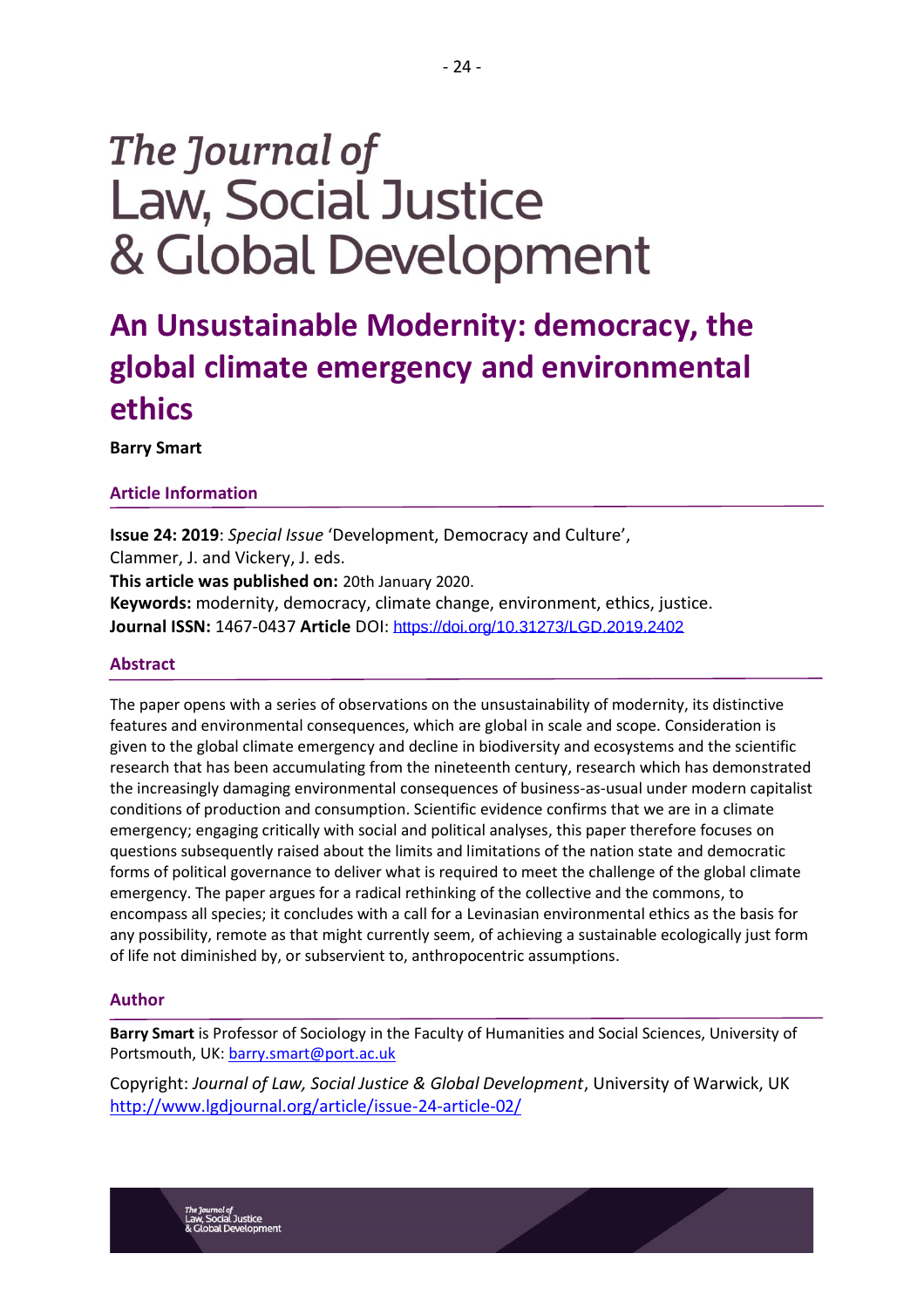# **Introduction: an unsustainable modernity what** *needs* **to, and what** *can* **be done?**

We live in deeply troubled and very uncertain late modern times. We face global problems with complex interconnected genealogies, the most significant of which is the detrimental impact of modern lifestyles on the planet, on human communities, and on the habitats and lives of a multitude of other species (Kolbert, 2014). These problems stem in significant part from the differentiation of human culture from a constituted 'natural world', the identification of development with economic growth and the unsustainable exploitation of what are assumed to be limitless 'natural resources' for human production and consumption, and forms of democratic governance limited in scale and scope to the interests of human communities configured as nation-states and thereby rendered relatively ineffective to date in respect of the climate crisis affecting a multi-species world.

There is now a substantial volume of scientific evidence and a near complete consensus among active climate and environmental scientists about the climate emergency, increasing global heating and the decline in biodiversity and ecosystems. There have been a series of responses to the changes and potential future risks identified with the climate emergency, ranging from 'denial of the problem, to indifference, nonchalant resignation or blind confidence in technical solutions' (Francis, 2015: 14). Denial has been cultivated in large part by the 'merchants of doubt' and generously funded, right wing, freemarket advocating think tanks (Oreskes and Conway, 2010; Klein, 2015); faith has been expressed in possible geo-engineered 'solutions'; and there have been overly-modest national policy initiatives; and too complacent international climate conferences and conventions setting future emission reduction targets.<sup>1</sup>

A number of organisations have emerged to stimulate public awareness about the climate emergency, the unsustainability of modern life styles, and the forms of environmental injustice produced. Campaigns have been conducted to counter the complacency of governments in what Naomi Klein (2015: 360) has described, in recognition of both the sluggish character of governmental responses and the oil, gas, and mining industries close relationships with the state, as 'fossilized democracies'. Three relevant contemporary examples are provided by 350.org, Extinction Rebellion, and YouthStrike4Climate. 350.org is active in 188 countries and claims to be 'building the global grassroots climate movement that can hold our leaders accountable to science and justice' ([https://350.org/about/\)](https://350.org/about/). Extinction Rebellion began in the UK in 2018 and is now active in 35 countries and engaging in forms of direct action in response to the ineffectiveness of current policies to combat global heating and biodiversity loss (Watts, 2018a). And YouthStrike4Climate is taking 'direct action where older generations have failed', including organising a global climate strike in 2019 across more than 130 countries (Monbiot, 2019; UK Student Climate Network).

The relative ineffectiveness to date of governmental responses to the scale, scope, depth, and complexity of the accumulating difficulties and dilemmas identified with the global

Environment and Development (UNCED), also known as the 'Rio Summit', held in Rio de Janeiro June 1992, at which an international environmental treaty the United Nations Framework Convention on Climate Change (UNFCC) was signed, with the objective of stabilising concentrations of greenhouse gas in the atmosphere at a level that would 'prevent dangerous anthropogenic interference with the climate system' (United Nations, 1992 : 9); in 1997, the UNFCC was extended through an international treaty the Kyoto Protocol in which countries committed in a first period (2008-2012) to attempt to achieve differentiated targeted levels of emission of six greenhouse gases [\(https://unfccc.int/process-and-meetings/the-kyoto-protocol:](https://unfccc.int/process-and-meetings/the-kyoto-protocol) accessed 1/3/19) followed in December 2012 by the Doha Amendment to the Kyoto Protocol which initiated commitment in a second period (2012-2020) to new emission reduction targets [\(https://unfccc.int/process/the-kyoto-protocol/the-doha](https://unfccc.int/process/the-kyoto-protocol/the-doha-amendment)[amendment:](https://unfccc.int/process/the-kyoto-protocol/the-doha-amendment) accessed 1/3/19); and then in Paris in 2015, a new agreement was achieved setting out nationally determined contributions to come into force in November 2016 to keep 'global temperature rise this century well below 2 degrees Celsius above

<sup>1</sup> These include the 'World Climate Conference' of the World Meteorological Organization held in Geneva February 1979; the 'World Conference on the Changing Atmosphere: Implications for Global Security' held in Toronto June 1988, which placed emphasis on the issue of greenhouse gas emissions and climate change and called for a 20% reduction below 1988 levels in global carbon dioxide emissions by 2005 (Klein, 2015: 55); United Nations Conference on

pre-industrial levels and to pursue efforts to limit the temperature increase even further to 1.5 degrees Celsius' [\(https://unfccc.int/process-and-meetings/the-paris-agreement/the-](https://unfccc.int/process-and-meetings/the-paris-agreement/the-paris-agreement)

[paris-agreement:](https://unfccc.int/process-and-meetings/the-paris-agreement/the-paris-agreement) accessed 1/3/19).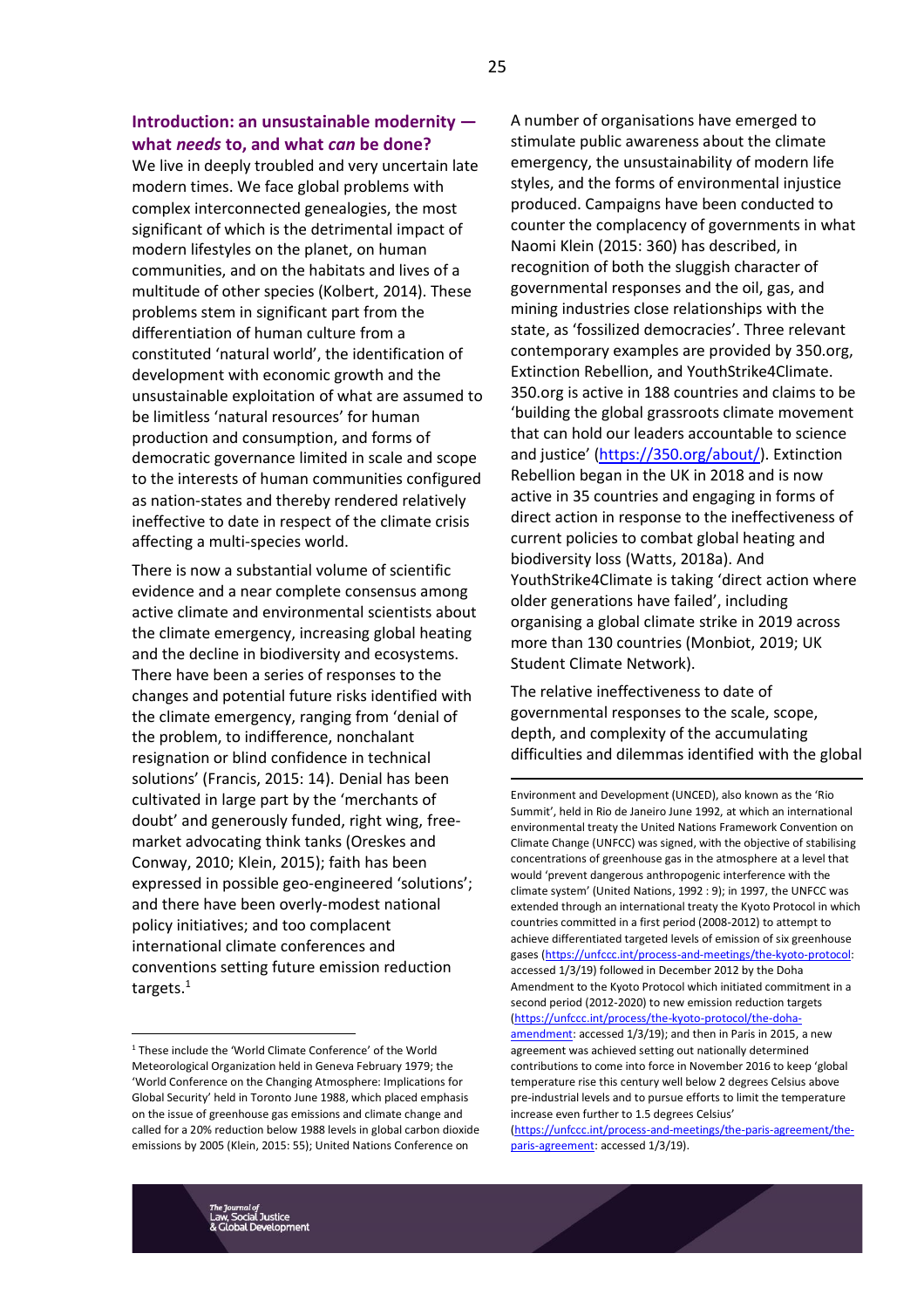climate emergency calls into question the appropriateness and readiness of existing forms of political governance. What precisely in our existing unsustainable circumstances might 'sustainability' involve? What is the meaning of environmental justice in a multi-species world in which there is an accelerating loss of biodiversity and a disregard for so many significant others? As Ingolfur Blühdorn has noted, notwithstanding the interventions of activist movements, Green political parties, environmental researchers, and other agencies, 'the developmental trajectory of advanced modern societies… precludes… the transition of these societies towards sustainability' (2013: 16-17).

The complex configuration of problematic issues, risks, and threats that we now face is recognised, in significant part, to be a consequence of the globalisation of modernity, and in particular the globalisation of modern industrial capitalist modes of production and consumption. Particularly problematic is the cultivation of a seemingly endlessly expansive culture of consumerism that, as Thorstein Veblen anticipated, has made the purchase and possession of material goods seem 'indefinitely extensible… an integral part of one's scheme of life… [and] hard to give up' (1994 [1899]: 102). Modern institutions, in particular industrial capitalist production and its culture of consumerism, may have developed first in the West but, as Anthony Giddens (1990) observed, they are now global in scope, as are the high consequence economic, ecological, political and associated risks their globalisation has brought in its wake.<sup>2</sup> Modernity now 'looks unsustainable' (Giddens, 2011: 8). As the head of the Roman Catholic Church Pope Francis remarked in an address to popular social and ecological movements:

'An economic system centred on the god of money needs to plunder nature to sustain the

frenetic rhythm of consumption that is inherent to it. Climate change, the loss of biodiversity and deforestation, are already showing their devastating effects in the great cataclysms we witness' (Francis, 2014).

It is in recognition of the enormity of such late modern difficulties that Zygmunt Bauman (2017: 159) identified 'a yawning gap between what needs to, and what can be done… between the size of the problems humanity faces and the reach and capacity of the tools available to manage them'. As we try to determine how we might deal with the scale and scope of the urgent problems we now face, democratic forms of government, sustainability initiatives and policies, and ideas about and associated movements campaigning for environmental justice may be amongst the most significant and perhaps best tools potentially available to us. However, are the 'tools' fit for purpose? Can democracies respond effectively to the threat of environmental catastrophe? Scientific evidence indicates that we are on the verge of a climate catastrophe and that dramatic measures are now required to stave off the worst consequences, raising questions about the capacity of liberal democracies in particular to deliver what is required (Gardner and Wordley, 2019; UNEP 2018; Bendell, 2018; Shearman and Smith, 2007).

#### **Science, human activity and the environment**

Science has been providing evidence of the detrimental impact of particular forms of human activity on the environment for over a century. In *Capital* (1976[1867]: 638), Karl Marx made reference to the way in which capitalist transformation of the process of production not only alienates and impoverishes workers but also how, in the case of capitalist agriculture, 'all progress in increasing fertility of the soil for a given time is a progress towards ruining the more long-lasting sources of that fertility'. Marx's (1976: 637) critical concerns about capitalist production hindering 'the operation of the eternal natural condition for the lasting fertility of the soil' were reiterated in a series of comments in 2014 by Maria Helena Semedo, FAO Deputy Director-General, on the causes of soil degradation and erosion, which include chemical-intensive farming

<sup>&</sup>lt;sup>2</sup> A range of terms have been employed to conceptualise contemporary conditions including late, radical, reflexive and liquid modernity, as well as various 'posts' as in postmodernity and postmodern society. In respect of the matters I am addressing in this paper, whose genealogy can be traced back to institutions and forms of life developing from the eighteenth century, powerfully shaped by the growth and global diffusion of industrial capitalism and an increasingly expansive culture of consumerism, 'modernity' constitutes the most appropriate designation.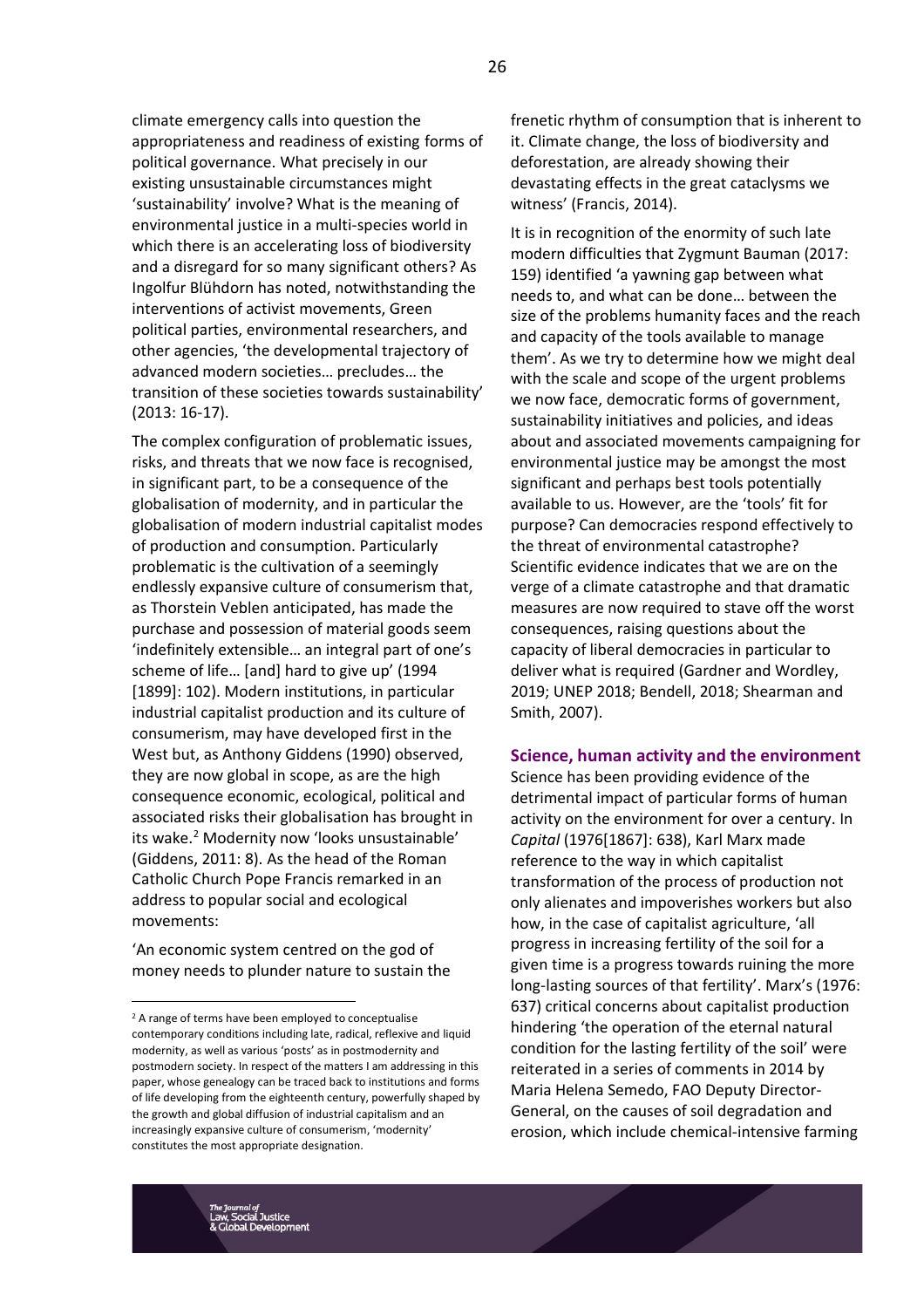techniques, deforestation, climate change and global warming. Semedo stated that 'the current escalating rate of soil degradation threatens the capacity of future generations to meet their needs' (FAO 2014). Given current trends 'all of the world's top soil could be gone in 60 years' (Arsenault 2014). The IPCC (2019a) report *Climate Change and Land* confirmed the scale and extent of land degradation under current unsustainable land management practices and the contribution better land management might make to both improved food security and tackling climate change.

In the course of the nineteenth century, natural scientists argued that increased levels of carbon dioxide (carbonic acid gas) in the atmosphere would be likely to increase the temperature of the Earth's surface (Joseph Fourier 1827; Eunice Newton Foote 1856; John Tyndall 1872). An increasing accumulation of scientific evidence subsequently documented the respects in which 'the carbon dioxide and water vapor of the atmosphere have remarkable power of absorbing and temporarily retaining heat rays… It follows that the effect of the carbon dioxide and water vapor is to blanket the earth with a thermally absorbent envelope' (Chamberlin, 1899: 551).

In 1961 American scientist Charles David Keeling demonstrated that atmospheric carbon dioxide levels were rising steadily as a result of human induced emissions and in 1965 the President's Science Advisory Committee requested Roger Revelle to produce a report on the 'potential impacts of carbon dioxide-induced warming' (Oreskes and Conway, 2010: 170). The report estimated that by the end of the century there would be 25% more carbon dioxide in the atmosphere and that 'marked changes in climate… could occur' (Orsekes and Conway, 2010: 170). In the 1970s a series of scientific publications documented the increasing influence of human activity and use of fossil fuels on the climate. This research provided further evidence on the greenhouse effect or impact of carbon dioxide in the atmosphere (Sawyer, 1972; World Meteorological Organization 1979; Report of an Ad Hoc Study Group on Carbon Dioxide and Climate, to the Climate Research Board, Assembly of Mathematical and Physical Sciences, National

Research Council, 1979). In this period a number of other reports, prepared by the US National Research Council and the Energy Research and Development Administration, warned that continuing fossil fuel use would lead to 'intolerable and irreversible disasters' (Rich, 2019: 41) and a paper on climatic change and global warming by Wallace Broecker, a professor of geochemistry, specifically warned that:

"the exponential rise in atmospheric carbon dioxide content will… by early in the next century… have driven the mean planetary temperature beyond the limits experienced during the last 1000 years' (1975: 460).

In the course of the twentieth century, critical social researchers argued that modern industrial modes of production and consumption, and the fossil-fuelled growth imperative integral to capitalist economies in particular, were detrimental to the environment (Penty, 1922; Veblen, 2006[1923]; Polanyi, 2001[1944]; Carson, 1962; Mandel, 1978; Gorz, 1983[1975]; Bahro, 1984; Jackson, 2009; Giddens, 2011; Smart, 2010; Clammer, 2016). Social and economic analysts might not have made explicit reference to the 'unsustainability' of prevailing practices, but they made clear that 'it is simply impossible for civilisation to continue on the road it is travelling' (Penty, 1922: 123). As André Gorz stated, 'our present mode of life is without future… our world is ending;… if we go on as before, the oceans and the rivers will be sterile, the soil infertile, the air unbreathable in the cities' (1983[1975]: 12).

In the 1970s Margaret Mead became interested in 'the interactions between the world society and its planetary environment' and was particularly concerned about the lack of 'public awareness of the growing problems and few efforts to develop long-term national and international solutions' (Leavitt, 1980: xv). In 1975 Mead wrote a position paper, 'Society and the atmospheric environment', for a National Institute of Environmental Health Sciences conference held in North Carolina. Mead recognised that climate change political policy decision making had to be transformed in both scale and scope and that greater public awareness of the long-term consequences of their actions was required: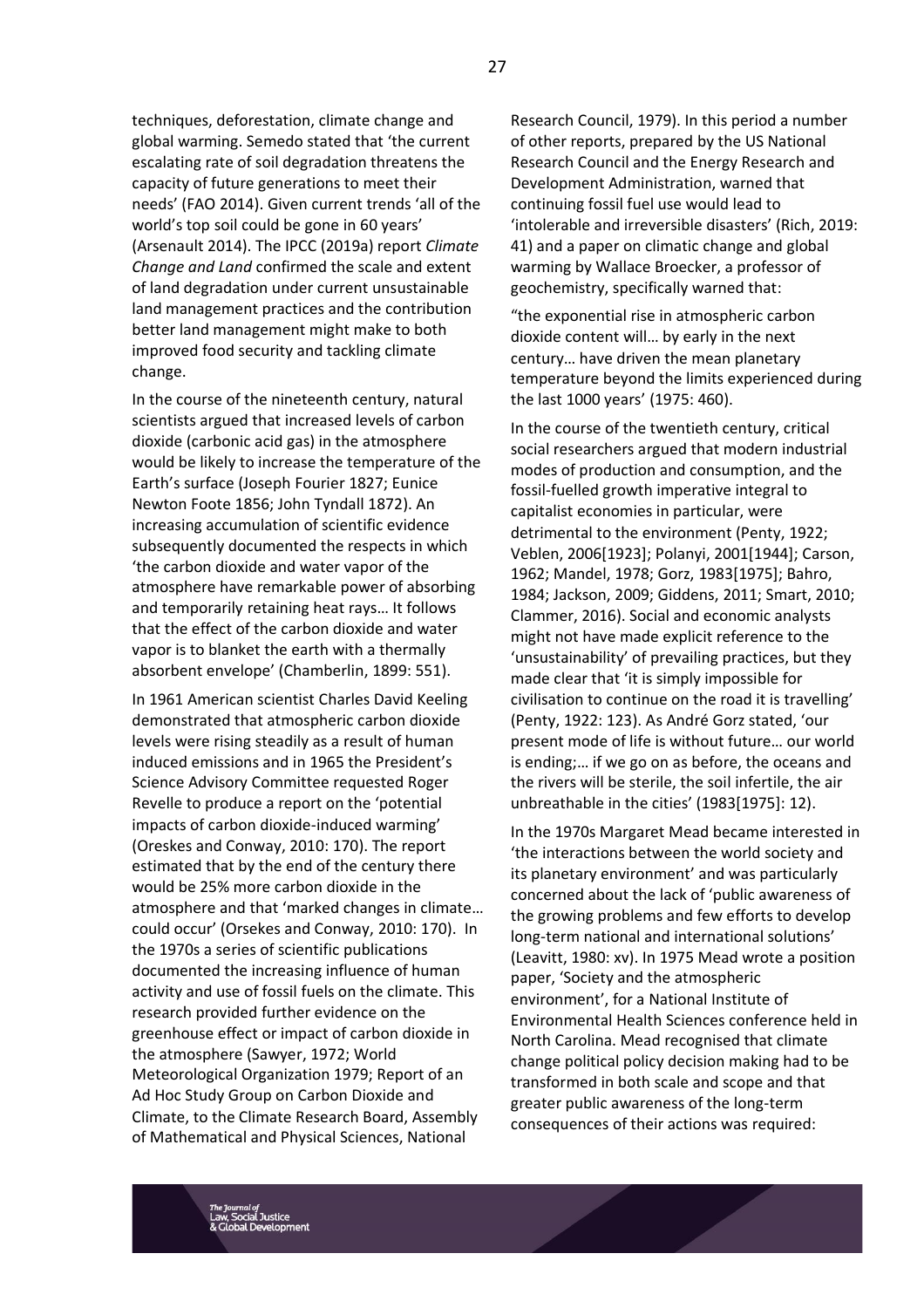'We are facing a period when society must make decisions on a planetary scale… Today's natural catastrophes and environmental interventions affect the whole of human society – interconnected as it is in reality though not yet politically capable of acting in concert… Unless the peoples of the world can begin to understand the immense and long-term consequences of what appear to be small immediate choices… the whole planet may become endangered' (1980[1975]: xvii).

Mead believed that democratic governments and policy makers were beginning to appreciate the gravity of the developing global climate change threat. However, she recognised that they were 'trapped in immediacy', confronted by the difficulty of needing to make significant and unpopular decisions in the present to forestall potentially catastrophic future consequences. Such decisions, if made and generally they were not, would be likely to provoke clashes 'between those concerned with immediate problems and those who concern themselves with long-term consequences such as… the next 25 to 50 years for possible climatic change' (Mead, 1980: xvii-xviii). The critical issue identified by Mead continues to impede policy development and action, namely the generally dilatory response of political policy decision-makers to scientific research evidence and warnings. Interests, political and economic, continue to intrude and impede, and indeed call into question scientific evidence and advice that may discredit and, if implemented in policy, prevent fossil-fuelled business-as-usual (Mead, 1980: xix). As a Republican member of the House Science Committee remarked in 1980 in response to the difficulties encountered in attempting to control increasing atmospheric carbon-dioxide levels:

'Do we have a problem? We do… It is the political problem of the inertia of the economic and political system and the time it takes to get decisions put into effect' (Anthony Scoville quoted in Rich, 2019: 56).

#### **The nation-state and global climate change**

While acknowledging the relative effectiveness of the nation-state in exercising territorially bounded 'concerted collective action', Bauman (2017: 159)

observes that it is 'demonstrating daily its singular unfitness to act effectively under the present condition of planet-wide interdependence of humans'. This lack of fitness is exemplified by the all-encompassing global problems of human induced or anthropogenic climate change and biodiversity decline, which are confirming the limitations of the nation-state system (IPCC, 2019b: 2015; IPBES, 2019; Beck, 2016).

The current and projected consequences of anthropogenic climate change and decline in biodiversity indicate the unsustainable nature of prevailing globally extensive modern forms of life and call into question the capability, indeed the willingness, of nation states, including liberal democracies, to reconfigure late modern ways of living. In short, 'the post-war international "system" of nations is entirely unfitted to the kind of broad-ranging international cooperation now required' (Manne, 2013). Given accumulating evidence of the unsustainability of modernity, what is required is nothing less than a major process of economic, cultural, and political transformation. As John Clammer (2016: 150) has cautioned:

''fixing' things on an ad hoc basis is no longer adequate to the tasks that confront the global community, tinkering with the machine is not enough – it needs replacing, and not with another, bigger machine, but with an organic conception of society and its constituent parts and its relationship to nature.'

There are growing reservations about the capacity of liberal democracies to persuade citizens to 'act in accordance with what science says the longterm global public good requires' and introduce measures necessary to reduce greenhouse gas emissions 'as a political priority' (Burnell, 2012: 833). In response to the indecisiveness of the democratic response to the climate crisis Naomi Klein suggests there is a need to rethink and rebuild 'the very idea of the collective, the commons, the civil, and the civic' (Klein, 2015: 460). Fixing things will require an end to both the unsustainable growth imperative of global capitalism and the favouring of corporate and consumer interests, and, in turn, the practice of a form of government that is able to implement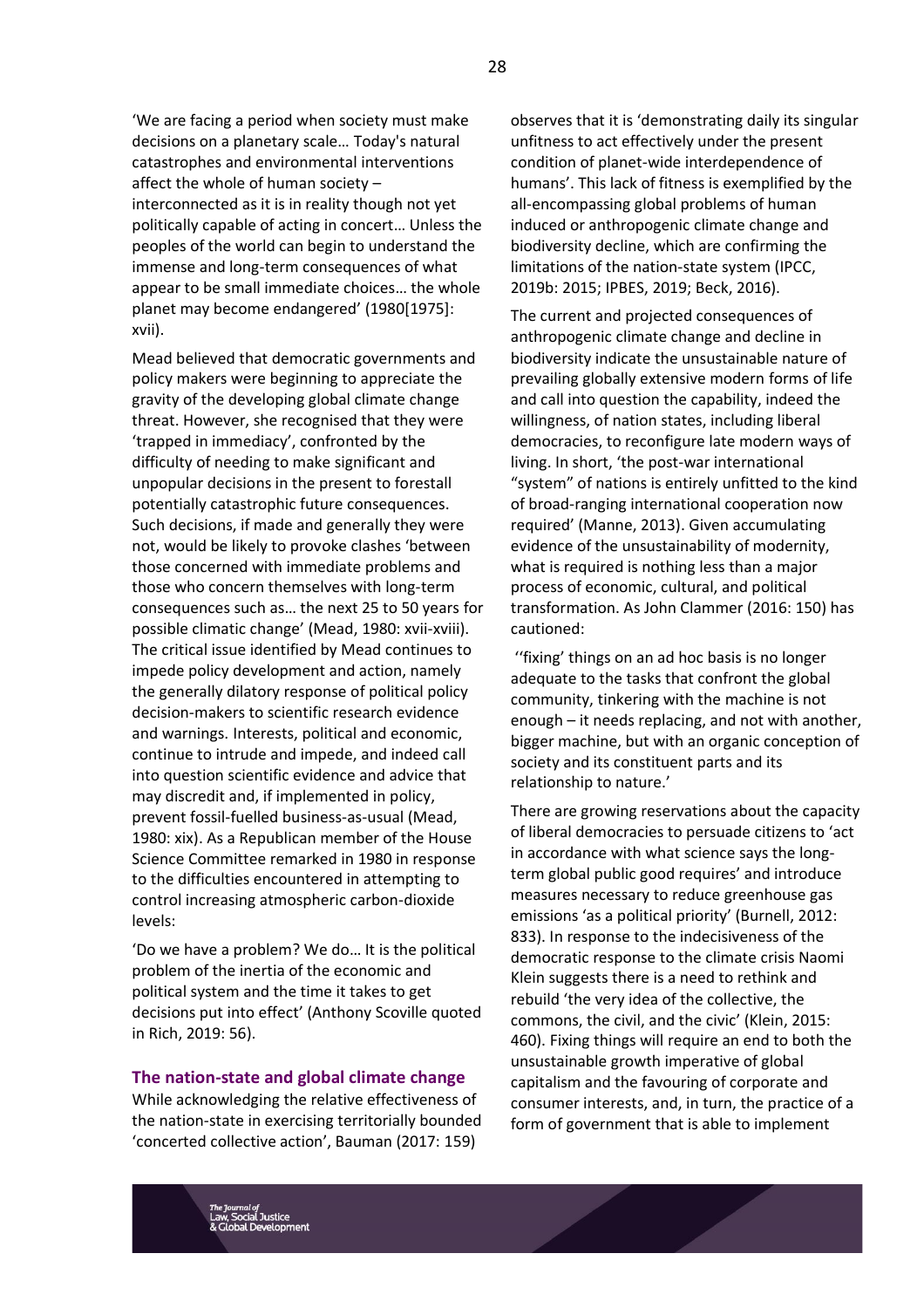policy initiatives that prioritise the commons, inclusive of all species and ecosystems (Shearman and Smith, 2007; Hamilton, 2010). Given the accumulating knowledge we have of the consequences of anthropocentric climate change, global heating, and other aspects of human activity on multiple species, as well as our belated awareness that the fate of humankind is bound up with biodiversity and 'ecosystems that depend upon the multitude of species to function' (Magdoff and Foster, 2010: 3), a radical rethinking of the collective and the commons to encompass all species is long overdue. What has been termed a `whole-of-community' approach is required, one that recognises the co-constitutive and complex multiple-networked articulation of the social and the natural, and 'views community as a shared resource with a goal of benefitting all [species as] community members' (Marshman, Lay-Palmer, and Landman, 2019: 2: 3).

Global warming, or more appropriately 'global heating' (Watts, 2018b) or 'hothouse Earth' (Schellnhuber et al, 2018), is the most urgent challenge confronting all nation-states. There are significant implications for the practice of democratic forms of government, as well as for what might be constituted as environmental justice in the current epoch designated the Anthropocene (Crutzen, 2006). Documented scientific evidence of anthropogenic climate change includes global temperature increases, rising sea levels, the melting of ice caps and glaciers, ocean acidification, and an increase in extreme weather events, as well as forms of environmental injustice and damage inflicted not only on human communities but also other species (Shaftel, 2019). However, to date effective wide-ranging initiatives to limit global warming have been lacking, leading the Intergovernmental Panel on Climate Change, which has a reputation for 'significantly underestimating the pace of [climate] change' (Bendell, 2018: 6), to warn that time is running out if we are to 'limit global warming to no more than a 1.5°C rise above preindustrial levels', an aspiration that depends upon nation states very quickly committing to challenging greenhouse gas 'emission reductions' (Allen et al, 2018: 54: 56). What is now required is of an unrivalled order in scale, scope, and

magnitude and necessitates social, economic and technological transformations informed by 'global and regional sustainable development pathways' (Allen et al, 2018: 56).

What needs to be done is well-enough known, namely substantially reduce greenhouse gas emission levels now and achieve net zero emissions well before 2050 (Shabecoff, 1988; Hamilton, 2010; United Nations, 2019). However, given the complex respects in which uses of fossil fuels are so deeply embedded in and articulated with democratic politics, modern ways of living, powerful corporate interests, and the future assumed as 'a limitless horizon of growth' (Mitchell, 2009: 422), how to initiate and implement the necessary processes of transformative change is proving to be 'a uniquely challenging historical predicament' (Hamilton, 2010: 225). The task is made more difficult by resistance to the very notion of anthropogenic global warming, an industry of climate science denial that there is even a problem to be overcome, and associated heavily funded campaigns to promote the idea that scientific evidence on the subject remains contentious (Oreskes and Conway, 2010).<sup>3</sup>

The Montreal Protocol of 1992 contributed to a reduction in the problem of the hole in the ozone layer in the atmosphere. Subsequent global environmental assemblies designed to bind governments of advanced economies to greenhouse gas emission targets, Kyoto, 1997, Copenhagen 2009, and Paris 2015, have proven much less effective. Calculations of national and corporate interests, albeit short-term in character and in environmental terms short-sighted too, have prevailed and prevented the development of effective forms of cooperation. As Robert Kuttner (2018: 255) has argued, the ozone agreement was approved 'relatively early in the current era of environmental concern, before the massive

[https://www.greenpeace.org/usa/global-warming/climate](https://www.greenpeace.org/usa/global-warming/climate-deniers/koch-industries/)[deniers/koch-industries/](https://www.greenpeace.org/usa/global-warming/climate-deniers/koch-industries/) (accessed13/5/1)

<sup>&</sup>lt;sup>3</sup> For an analysis of the financial resources and organizations engaged in climate science denial in the United States of America, see Brulle (2014). Drawing on data sourced from annual IRS returns Greenpeace calculated that in the period 1997-2017 'Koch Family Foundations … spent \$127,006,756 directly financing 92 groups that… attacked climate change science and policy solutions' (Koch industries: secretly funding the climate denial machine -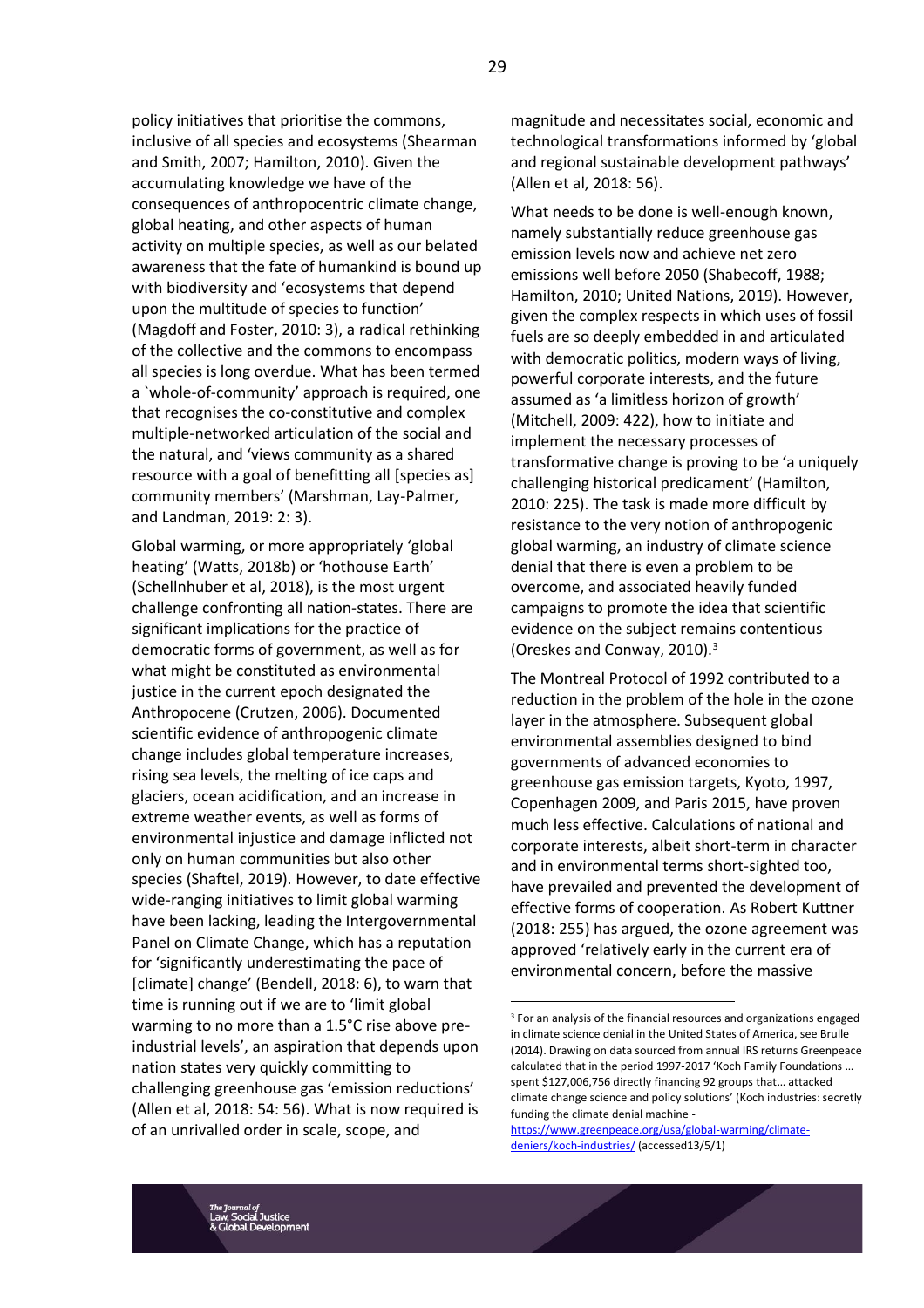corporate backlash set in'. While the United Nations is an important international forum for discussion and production of reports, as well as a significant agent of exhortation — exemplified by the call to the Climate Summit 2019 and the identification of 'prioritized… action portfolios … having high potential to curb greenhouse gas emissions and increase global action on adaptation and resilience' (United Nations, 2019) — it is relatively limited in what it can achieve in the face of nation states wielding their sovereignty as both weapon and shield as they engage in international competition and prioritize narrow national interest over global cooperation and the wellbeing of all countries and citizens around the world. United Nations and UNESCO reports have demonstrated convincingly that the climate crisis is articulated not only with the economic development policies of nation states but also the ways in which we live and engage with other species and ecosystems. Evidence of the increasingly detrimental climate impacts on natural and cultural World Heritage sites across the world indicates that the need to respond is urgent but to date such matters of pressing concern are not being adequately addressed (UNEP and UNESCO, 2016; UNESCO, 2007: 2008).

The first United Nations Conference on Climate Change (COP 1) was held in Berlin in 1995 and COP conferences have been held annually ever since, but not once in the USA, China, Russia, Iran, South Korea or Saudi Arabia, six of the ten countries with the highest levels of carbon dioxide emission levels in 2015 (Union of Concerned Scientists, 2018). Since the Berlin conference global carbon dioxide atmospheric concentration levels have increased from 360.82 ppm in 1995 to 406.55 ppm in 2017 (Ritchie and Roser, 2017) and in the course of a briefing about COP 25, the 2019 Climate Summit, Maria Espinosa, United Nations General Assembly President, stated that '2019 is a critical year, the "last chance" for the international community to take action on climate change' (UN News, 2019). Unfortunately, COP 25 offered little more than an admission that carbon emission targets are too weak and that the international community had 'lost an important opportunity to show increased ambition on mitigation, adaptation & finance to tackle the

climate crisis' (UNFCCC, 2019).

How many more "last chances" do we have? Back in 2012 Brad Werner delivered a talk at the American Geophysical Union conference with the title 'Is earth f\*\*cked?' and later in response to a journalist's request for a brief non-technical answer to the question he responded 'More or less' (Klein 2015: 459), a view categorically endorsed by Jem Bendell (2018: 12) who argues that 'we are set for disruptive and uncontrollable levels of climate change'. In *This Changes Everything* (2014) Naomi Klein conjures up modest hope, suggesting that there is 'just enough time', providing something can be done about the inability of 'our political class' to implement appropriate policies, wedded as it is to 'freemarket ideology' (2015: 459-460). As the IPCC (2019b: 20) has warned:

'Estimates of the global emissions outcome of current nationally stated mitigation ambitions as submitted under the Paris Agreement… would not limit global warming to 1.5°C, even if supplemented by very challenging increases in the scale and ambition of emissions reductions after 2030 (high confidence). *Avoiding overshoot and reliance on future large-scale deployment of carbon dioxide removal (CDR) can only be achieved if global CO2 emissions start to decline well before 2030* (high confidence) (emphasis added).

The signs currently are far from promising, there is significant continuing extraction and use of fossil fuels, deforestation, agricultural, industrial, and consumer practices producing rising levels of greenhouse gas emissions (Klein, 2019) and, in addition, in defence of existing industrial practices, investments, and short-term interests, opposition and resistance to the very idea of policies designed to cut back on the burning of fossil fuels to reduce emission of greenhouse gases (Hamilton, 2010; Kitcher, 2010). As Magdoff and Foster state:

'The problem is that very powerful forces are strongly opposed to these measures. Hence, such reforms remain at best limited, allowed a marginal existence only insofar as they do not interfere with the basic accumulation drive of the system' (2010: 14).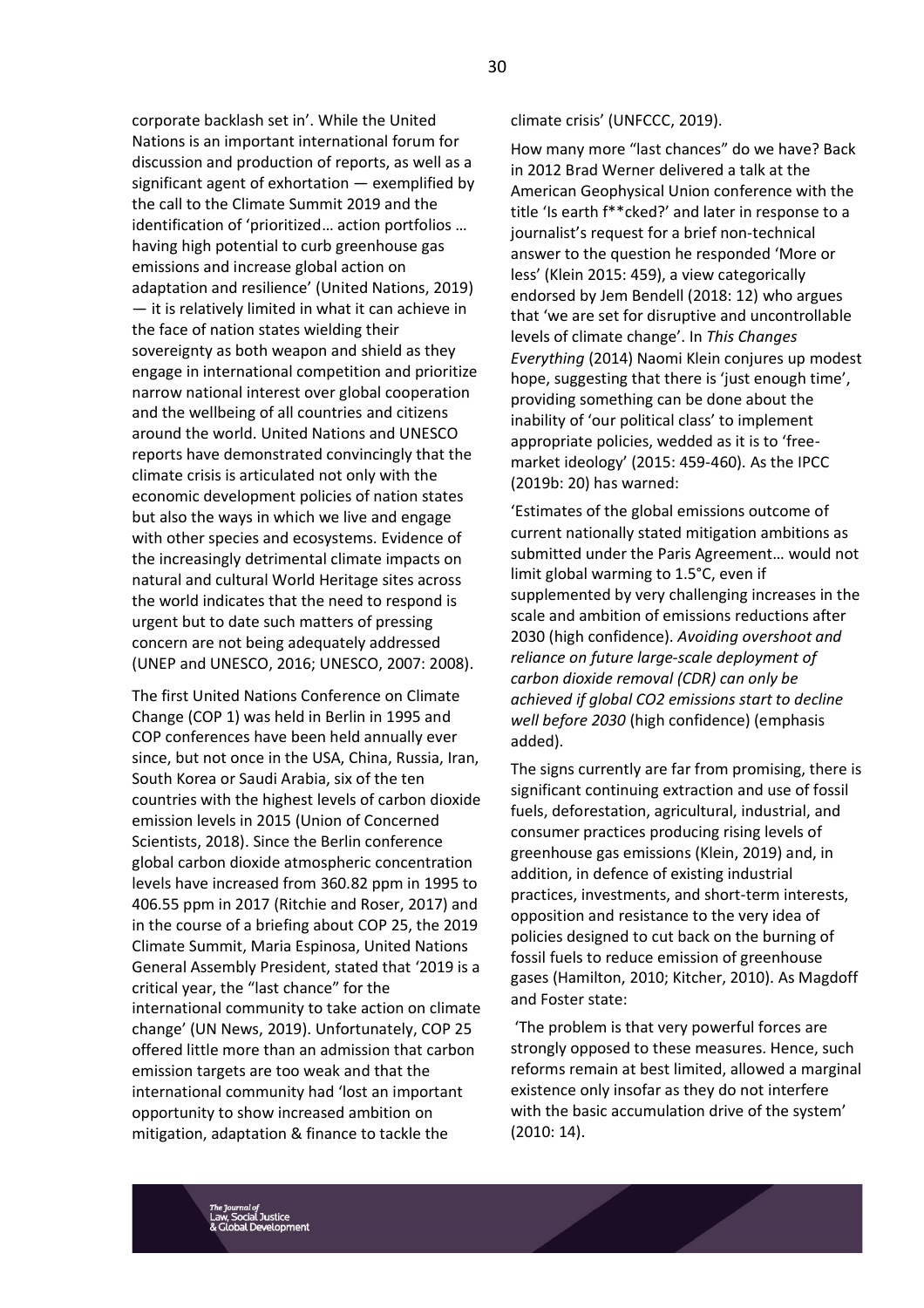Everyone in the growing global consumer class is to varying degrees culpable, adding to rising global greenhouse gas emission levels by continuing to participate in increasing consumption of fossilfuelled manufactured commodities and services. As Klein observes, '[f]aced with a crisis that threatens our survival as a species, our entire culture is continuing to do the very thing that caused the crisis' (2015: 2). Moreover, the European Commission's forecast on the anticipated growth in consumerism suggests the problem of reducing emission levels is likely to increase further:

'By 2030, the middle class is expected to reach 5.6 billion people. This means an additional more than 2 billion people with increased purchasing power than today. Most of this growth will be in Asia. By 2030, China and India together will represent 66% of the global middle-class population and 59% of middle-class consumption... changes in consumer behaviour and consumption patterns are expected to increase demand for food, water and energy by approximately 35%, 40% and 50% respectively by 2030' (European Commission, 2018).

Other things being equal such growth in consumption will lead to significant further increases in carbon dioxide emissions per head of population, exacerbating the problem of climate change (Jackson, Quéré, Andrew, Canadell, Korsbakken, Liu, Peters, and Zheng, 2018).

# **Deliberations on democracy and climate change**

Liberal democratic forms of government, with their competing political parties and short-term electoral cycles, confront particularly challenging dilemmas in respect of the policy initiatives that are necessary to respond effectively to the climate emergency and biodiversity and ecosystem decline. David Runciman (2018: 141: 104-5) describes liberal democracy and the modern state as slow and often 'too unwieldy for the twentyfirst century' and takes the view that democracies 'cannot control existential risk'. Democracies find acting decisively difficult in the absence of demonstrable present cause, 'are too easily distracted', and any advantage they may have had over other forms of government in dealing with

'contamination of the environment' has passed (Runciman, 2018: 126: 89). In sum, democracies are now looking 'increasingly erratic when it comes to maintaining a fit space for human habitation' and the multitude of other species, that Runciman (2018: 90) neglects to consider, and with whose existence the human species is so closely articulated.

In liberal democracies, there is a lack of long term thinking necessary to respond effectively to the need to limit climate change and develop adaptive strategies to navigate the disruptive consequences of 'the heating and instability already locked into the climate' (Bendell, 2018: 10). Electoral time frames of 3, 4, or 5 years tend to lead to a preoccupation with the immediate and short term as parties compete for votes and defer potentially unpopular medium and longerterm policy initiatives. The global issues that warrant attention may not resonate at all with particular national communities and their electorates, for whom there may not appear to be any urgency, indeed any perceived current problem at all (Beck, 2016). The increasingly global matters that need to be addressed, particularly the climate emergency, overflow the territorial boundaries of nation states and demand global responses and, in turn, the practice of forms of ethical global citizenship, caring for others, wherever and whoever the others may be, including 'spatiotemporally distant people (i.e., the global poor and future generations) and genetically distant (non-human) nature' (Di Paolo and Jamieson, 2018: 403).

We are so preoccupied with ourselves and our interests and priorities that 'we fail to notice that we are destroying the habitat on which our future [and that of future generations and occluded other species] depends' (Runciman, 2018: 87). Liberal democratic governments tend to prioritise the short-term over longer-term more complex policies required to mitigate and adapt to climate change, respond to the unsustainability of modernity, and address environmental injustices, because 'it is hard to persuade people to focus on the risk of things that haven't happened yet' or are not happening to them, as yet (Runciman, 2018: 105). Liberal democracies are also vulnerable to the 'corporate behemoths', the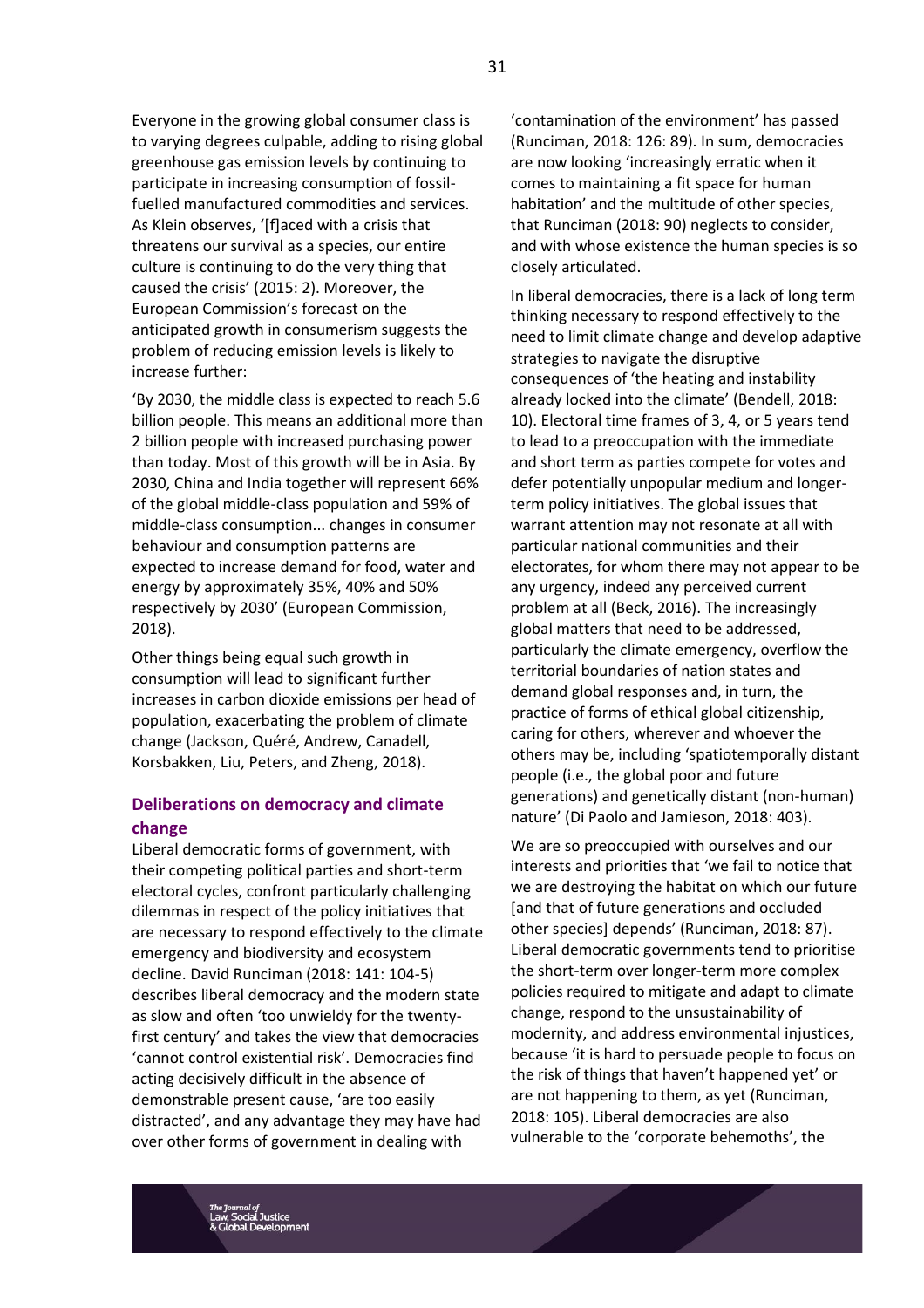lobbying of powerful business interests and, particularly in relation to the climate emergency, those corporations with significant investments in fossil fuel industries, for whom emission reduction policies are a terminal threat to 'business as usual' (Runciman, 2018; Povitkina, 2018; Oreskes and Conway, 2010). The concern for vulnerable business interests is that climate science research will lead to a significant increase in governmental intervention, regulation, and taxation to fight climate change, which is why the science has been disputed by fossil fuel corporations and conservative and libertarian public policy organizations, including The Heartland Institute and The Heritage Foundation.<sup>4</sup>

Ulrich Beck (2016: 10) argues that the fundamentally different 'cosmopolitized world' of the twenty-first century is emerging not by design but through metamorphosis, that 'the frame of action is no longer national and integrated but global and disintegrated' and this is especially the case in respect of climate change which presents a fundamental challenge to democracy. In providing conceptual clarification of metamorphosis Beck makes reference to the caterpillar being metamorphosed into a butterfly, only to proceed arbitrarily to limit the notion as follows: 'metamorphosis is not social change… it is a *mode of changing human existence*. It signifies the age of side effects. It challenges our way of being in the world, thinking about the world, and imagining and doing politics' (Beck, 2016: 20 emphases added). We know it is not only the world of *human* existence that is changed by the processes of metamorphosis Beck (2016: 42)

identifies, the worlds of 'other than human persons' have been transformed dramatically by human-induced 'side effects' and 'normalized damage', indeed the habitats and lives of nonhuman animals are increasingly being degraded and destroyed (Davy, 2007: 40). Moreover, the unacknowledged human-induced changes in the worlds of multiple other species, explored by Jacob von Uexküll (2010), are having a significant range of detrimental impacts on human existence. As Sir Robert Watson, Chair of the Intergovernmental science-policy Platform on Biodiversity and Ecosystem Services (IPBES), noted of such significant 'side effects': '[t]he loss of species, ecosystems and genetic diversity is already a global and generational threat to human well-being' (IPBES, 2019).

Climate change has been framed in two ways according to Beck (2016: 36), namely (i) normatively and politically – 'What can we do against climate change?' and (ii) sociologically and analytically – 'What does climate change do to us, and how does it alter the order of society and politics?' The suggestion is that the second question 'allows us to think beyond apocalypses or the salvation of the world and focus on its metamorphosis'. However, the 'us' that climate change is considered to affect largely occludes the multiplicity of nonhuman animals exposed and vulnerable to humanly induced environmental changes. There are merely cursory references to the 'existential threat to polar bears' (2016: 20) posed by climate change and the melting of the glaciers; an oblique undeveloped reference to 'new forms of understanding and caring for nature', potentially emerging from recognition of climate change as a 'global risk to all civilization' (2016: 46); a brief reference to 'declining fisheries… [and] species extinction' (2016: 67); and a passing reference to the 'metamorphosis of nature into a civilizational threat' (2016: 106-7) in the course of a discussion of radiological contamination and environmental risk.

Beck claims to be rethinking the fundamental concepts into which current discourses on climate change are contained. However, the rethinking does not extend in any meaningfully effective way beyond the world of humanity. Where there is a consideration of the notion of the Anthropocene

<sup>4</sup> For three decades a number of the leading global fossil fuel companies, including 'Chevron, ConocoPhillips, ExxonMobil, and Peabody Energy' have sought to promote their political objectives and maintain profits by engaging in disinformation practices designed to distort climate science findings, deceive the public, and block policies designed to hasten… transition to a clean energy economy. Their tactics have included collusion, the use of front groups to hide companies' influence and avoid accountability, and the secret funding of purportedly independent scientists (Mulvey, Shulman, Anderson, Cole, Piepenburg, and Sideris, 2015). See also InfluenceMap Report (2019) 'Big oil's real agenda on climate change: how the oil majors have spent \$1 billion since Paris on narrative capture and lobbying on climate' ([https://influencemap.org/report/How-Big-](https://influencemap.org/report/How-Big-Oil-Continues-to-Oppose-the-Paris-Agreement-38212275958aa21196dae3b76220bddc)[Oil-Continues-to-Oppose-the-Paris-Agreement-](https://influencemap.org/report/How-Big-Oil-Continues-to-Oppose-the-Paris-Agreement-38212275958aa21196dae3b76220bddc)[38212275958aa21196dae3b76220bddc](https://influencemap.org/report/How-Big-Oil-Continues-to-Oppose-the-Paris-Agreement-38212275958aa21196dae3b76220bddc) (accessed 13/5/19)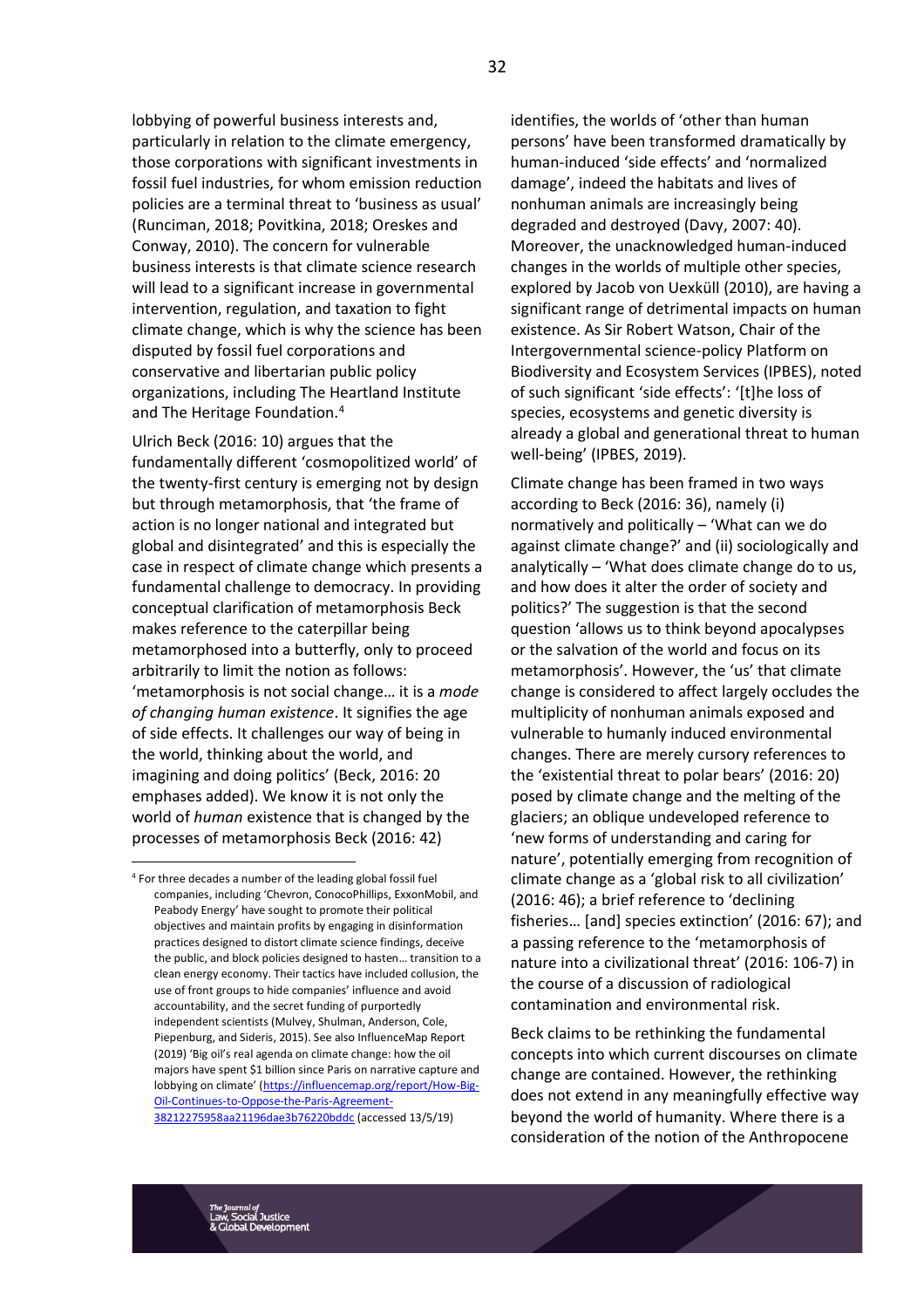discussion is confined to social class inequalities in experiences of global risks, which is an important matter, but inequalities and injustices arising from the Anthropocene are not limited to one species. To the contrary, the fates of multiple, if not all, species are now closely articulated as is inadvertently illustrated by Beck's (2016: 97) consideration of perspectives on radiation risk in a chapter with the ironic subtitle 'politics of invisibility'. In his discussion of radiological contamination in the period since the nuclear accident in 1986 in Chernobyl, Beck discusses the various unequally distributed risk positions people occupy as a consequence of lack of awareness, different perspectives on radiation risk, and living with 'invisible unknown risks'. But there is no consideration of the 'Anthropocene positions' and risks imposed upon other species, merely the comment that there has been a 'metamorphosis of nature into a civilizational threat' and related observations on cows grazing on contaminated pastures leading to the production of radionuclides in milk and dairy products (2016: 105: 106).

The metamorphosis of the multiplicity of nonhuman worlds that are inextricably articulated with the world of 'humanity' and suffer extensively from the consequences and injustices it delivers, including destruction and degradation of habitats and extinction of species through exploitation, pollution, and reduction of survival and reproduction rates, is not addressed in Beck's analysis (Ceballos, Ehrlich, and Dirzo, 2017; Peggs, 2012). The lack of significance accorded to the impact of humanity on biodiversity and ecosystems is exemplified by the brief dismissal of 'sustainability' as an 'umbrella' term and as 'a new meta-discourse of urban planning embedding all sorts of value conflicts' (Beck, 2016: 180).

Questions Beck (2016: 181) poses towards the conclusion of his text consider the challenge climate change represents to democracy:

'How much climate change can democracy endure? How much democracy does climate protection require? How is democracy possible in a time of climate change?'

The unpacking of the questions leads to an interesting proposal, a reinvention of democracy

rooted in the polis, a (re)turn to the city, specifically to global cities as potential sites for the generation of 'alternative communities of shared risk', but despite references to cities as sites of 'experimentation' and 'new forms of climate citizenship' (Beck, 2016: 182) there is no recognition of the multiplicity of nonhuman communities exposed to and sharing involuntarily in the risks of climate change. Throughout Beck's analysis is vulnerable to the charge that it is onespecies-dimensional, an exemplification of anthropocentrism. The disconnection of humans from nature, the division between human and non-human, and the elevation of human selfinterest and consumerist values, as Clive Hamilton (2010: 152: 226) has argued, makes it much more difficult to meet 'our obligations to our fellow humans and the wider natural world' and impedes an effective response to the climate emergency. Beck's (2007) contention that the politics of climate change necessarily has to be 'inclusive and global' is correct but inclusivity has to go beyond humanity to encompass other species and the ecosystems on which we all depend.

# **The political economy of unsustainability and environmental injustice**

To date international agencies and national governments, including liberal democratic systems of government, have not proven to be effective in tackling climate change, to the contrary greenhouse gas emissions have accelerated (Triffitt and Mcleod, 2015; Di Paolo and Jamieson, 2018). The overriding priority for national governments has been, and continues to be, the short-term wellbeing of their economies economic growth, capital accumulation, the profitability of businesses, and increasing consumption — in effect, business as usual, which is detrimental to, and in so many ways destructive of multiple species, biodiversity, ecosystems and the environment (Magdoff and Foster, 2010: 11). Management of the conditions conducive to the prevailing economic growth interests and necessities of globalized capital is a longstanding feature of liberal democratic governments, a significant source of their legitimacy, but also a powerful impediment to the introduction and implementation of the radical environmental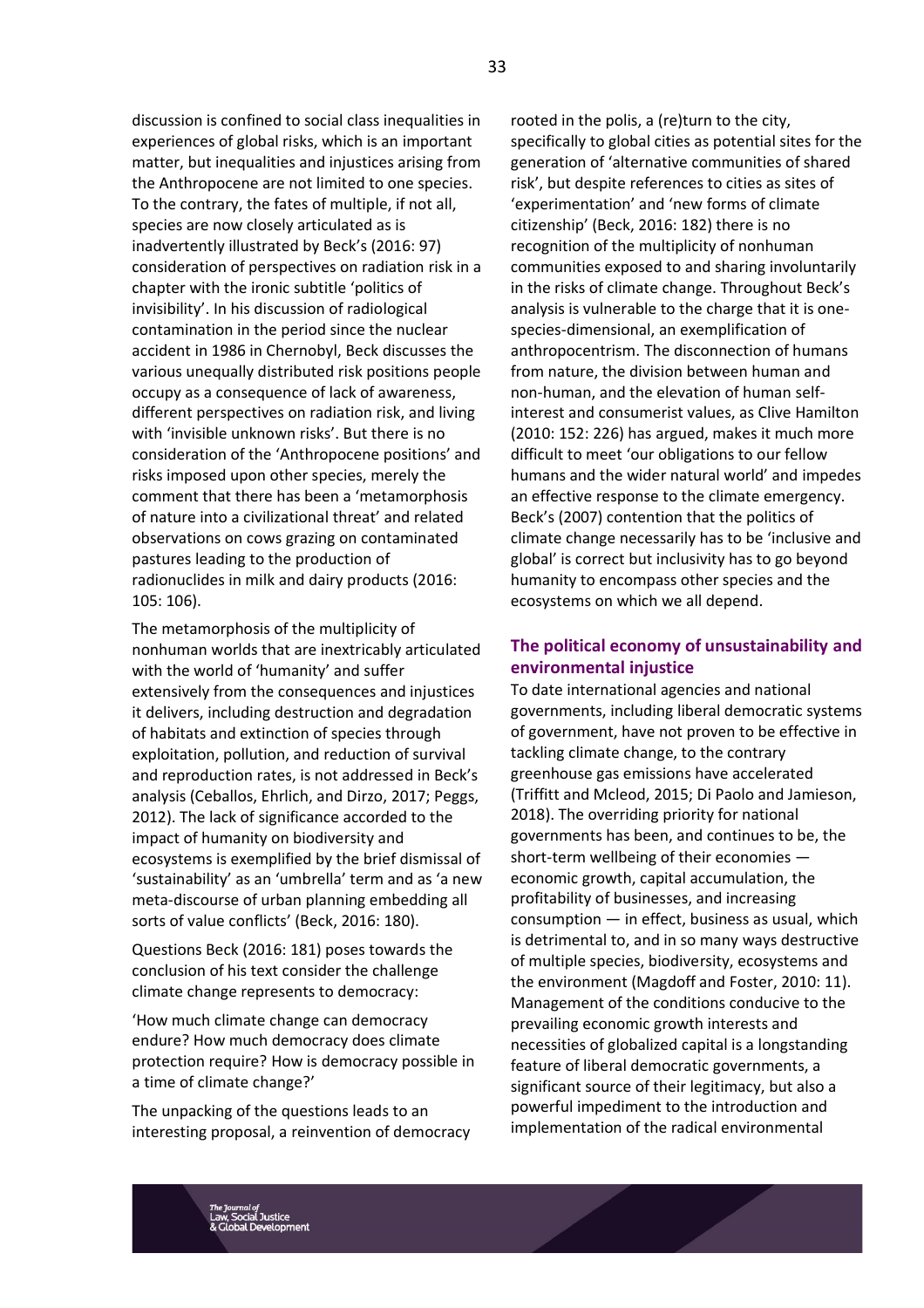policies now urgently required (Rancière, 1998: 113; Kuttner, 2018; Klein, 2019).

In respect of the climate emergency, extending democratic procedures and mechanisms into the economy will not generate the changes required. As far as the environment is concerned, capitalism is *the* determining global reality, in the final instance it is the routine operation of a now globalised capitalist economy that has precipitated the environmental difficulties and risks now encountered, threatening 'the survival of life on Earth as we know it' (Park, 2015: 202). Growth is an intrinsic and necessary constituent of capitalism, it is in its DNA, and perpetual growth is, as Serge Latouche (2009: 3) confirms, 'incompatible with a finite world'. Latouche sums up our predicament concisely: 'A generalized capitalism cannot but destroy the planet' (2010: 91), a proposition for which a wealth of evidence already exists and more is rapidly accumulating (Shearman and Smith, 2007; Hamilton, 2010; Klein, 2015; Park, 2015; Wright and Nyberg, 2015; Rich, 2019).

Moreover, in so far as the state operates to facilitate the reproduction and accumulation of capital, it is difficult to see how the radical changes that are necessary can be delivered through the democratic mechanisms that are a part of the state apparatus (Mitchell 2009). As Zizek has suggested, the idea that democratic mechanisms constitute 'the only framework for all possible change … prevents any radical transformation of capitalist relations' (2010: 450). As the slow and generally ineffective policy responses to the scientific evidence on climate change and biodiversity decline illustrate, it is the interests of capital that state political elites generally tend to favour, protect, and promote, and they seem 'unable and/or unwilling to control and regulate capital even when the very survival of the human race is ultimately at stake' (Zizek, 2010: 334). Reflecting on the impasse in which we find ourselves, Frederic Jameson's comment on the stark consequences of the commercial transformation of the globe seems particularly apposite: 'Someone once said that it is easier to imagine the end of the world than to imagine the end of capitalism' (2003: 76).

This is the terrain that Blühdorn designates as the politics of unsustainability, not a new politics that is 'post-democratic', but rather a form of politics that is inextricably bound up with the interests of capital, pursuit of economic growth and cultivation of a culture of consumerism. The emergence of the global climate emergency and biodiversity loss as matters of increasing concern have exposed the limitations of liberal systems of democratic governance to engage with the unsustainability of modernity and the environmental injustices inflicted on human and nonhuman animal communities. On the one hand in late modern capitalist societies there is the pivotal position occupied by consumer needs, desires, and expectations, the association of quality of life and wellbeing with material goods, services, and experiences and 'ways must be found to meet them', but on the other hand there is the growing sense that a radical cultural and 'structural transformation of modern capitalist consumer society' is necessary to avert the prospect of ecological catastrophe (Blühdorn, 2013: 20).

Notwithstanding the compelling scientific evidence and images of a climate emergency, biodiversity decline, and environmental injustices affecting human and nonhuman animal communities, the socio-economic structures of late modern capitalism and associated consumer lifestyles not only endure but are proliferating and by so doing impede further the prospect of initiating policies and programmes of action that are vitally necessary to limit the impact of anthropogenic climate change. As the *Financial Times* (2019: 22) warned in its critical consideration of continuing increases in global carbon emissions 'Leaders have yet to grasp enormity of climate task'.

Liberal democratic political systems, with their emphasis on freedom, individualism, choice, and negotiation in respect of present and short-term future matters, are ill-prepared and ill-equipped to address what Blühdorn (2013: 23) terms nonnegotiable 'categorical environmental imperatives' and unable to 'represent future generations, non-human species and everything else that has no political voice'. Sustaining, if not enhancing and expanding, current consumer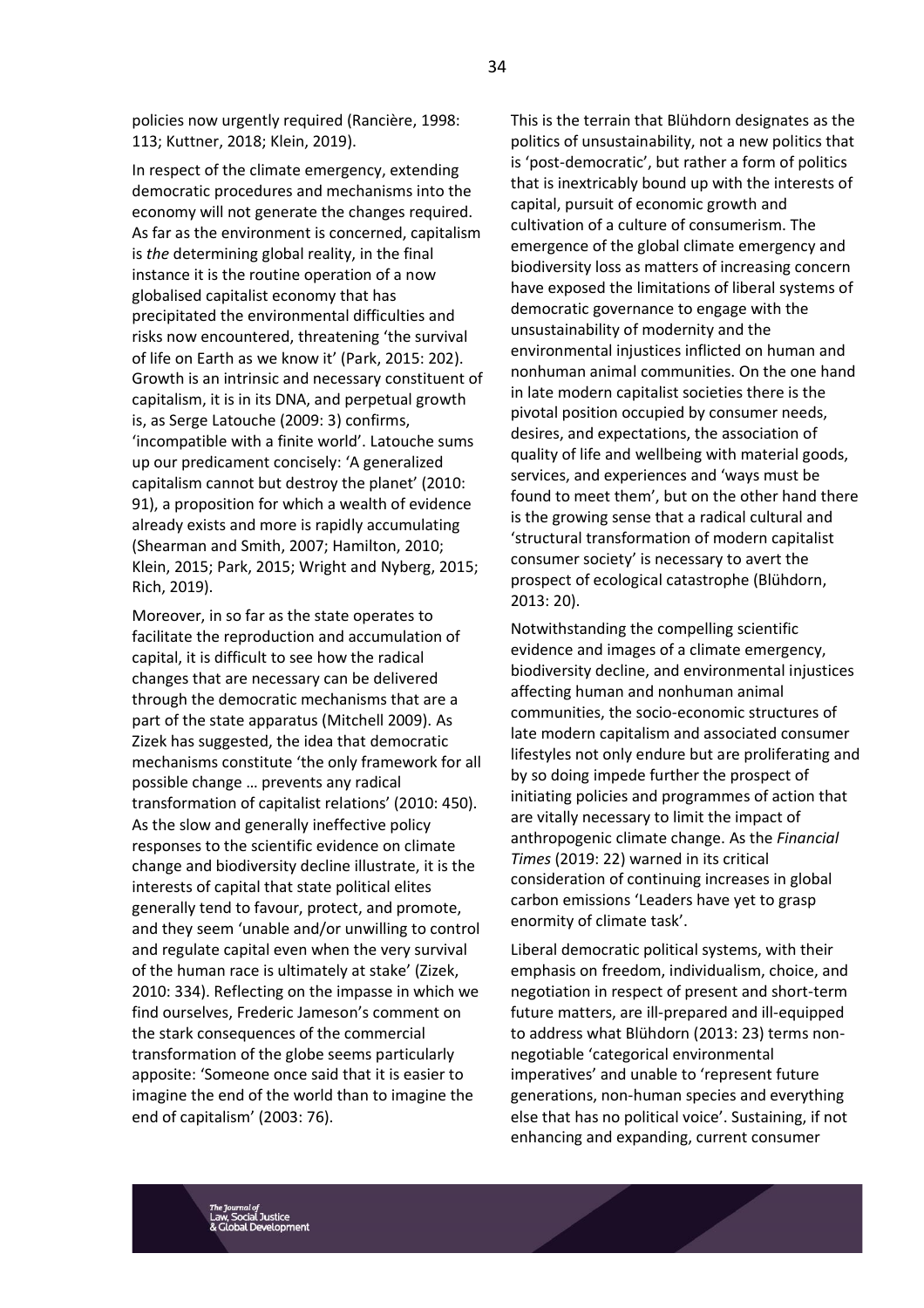lifestyles, which is the default setting of liberal democratic political systems, is possible, as Blühdorn (2013: 30) contends, 'only at the cost of increasing social injustice and accelerated environmental exploitation'. The interest group politics at the heart of liberal democratic systems of governance is not compatible with the environmental imperatives required to address the climate emergency and biodiversity loss. Liberal democracy, prioritising individual selfinterest, unfettered consumer choice, and personal ownership, and the ecologically unsustainable global capitalist economic system it has serviced and depends upon, is where the problem resides (Shearman and Smith, 2007).

#### **Environmental justice and Levinasian ethics**

Key features of capitalism, notably perpetual pursuit of economic growth, an overly expansive consumer culture, and increasing appropriation of finite natural resources, have led to long-term, unintended, seemingly irreversible, detrimental processes of transformation affecting the Earth's climate, biodiversity, and ecosystems. In addition, the globalisation of capitalism has led to increasing disparities in wealth, income, and ownership of productive resources, concentrated in fewer and fewer hands. In respect of wealth one estimate suggests

'the bottom half of the global population own less than 1 percent of total wealth. In sharp contrast, the richest 10 percent hold 88 percent of the world's wealth, and the top 1 percent alone account for 50 percent of global assets' (Donald and Martens, 2018: 41-2).

In their response to such consequences Magdoff and Foster argue that to allow for poorer countries to grow their economies and increase their wealth overall global economic expansion needs to be reduced, if not curtailed. Replacing the current unsustainable form of modernity, driven by global capitalism's pursuit of endless accumulation, by an alternative sustainable form of development will mean replacing the pursuit of seemingly limitless material and experiential consumption for a growing global consumer class by a far more materially modest and simpler way of life where there is '*enough* for everyone and no more' (Magdoff and Foster, 2010: 15; Schor,

2011). To begin to move towards this alternative the logic of capitalism, the organisation of productive activity in terms of private ownership, capital accumulation and market forces, has to be more openly challenged, its detrimental social and environmental consequences made explicit, and the prevailing mode of production and consumption replaced. In turn, a basic presupposition of liberal democracy, notably that benefits are promised and/or accrue to current generations of citizens, needs to be challenged and overturned in preference to 'those who do not vote because they do not yet exist (or live in different countries or are not human)' (Di Paolo and Jamieson, 2018: 420). This will be very difficult to achieve and will necessitate 'new forms of democracy… with emphasis on our [ethical and environmental] responsibilities to each other, to one's own community as well as to communities around the world' (Magdoff and Foster, 2010: 16), including other-than-human communities with whose fate our human existence is inextricably articulated.

The action that needs to be taken is revolutionary in form, in scale and scope, a radical reappraisal of longstanding and deeply embedded assumptions and practices in respect of modern forms of life, of economic production and consumption, and a recognition of the frequently occluded and/or insufficiently regarded complex relationships and essential interdependencies between species and ecosystems (McKie, 2019). What is required is an overturning of the priority accorded to current conceptions, expressions and enactments of national and individual self-interest in preference for environmental ethics, an ethical care, concern and responsibility for and towards *all* others, the constitution of an ethical foundation to a globalpolitical re-ordering of life that is inclusive of not only 'human others… but also other than human persons such as other animals, plants, rocks, and other entities' (Davy, 2007: 39) because, as we know, our fates are inextricably interconnected. Consider as one pertinent example the growing concern over the global decline of biodiversity, including 'the decline in health, and in numbers, of pollinating insects', a taken for granted 'labour force', which is inextricably associated with food crop production, with anthropogenic 'business as-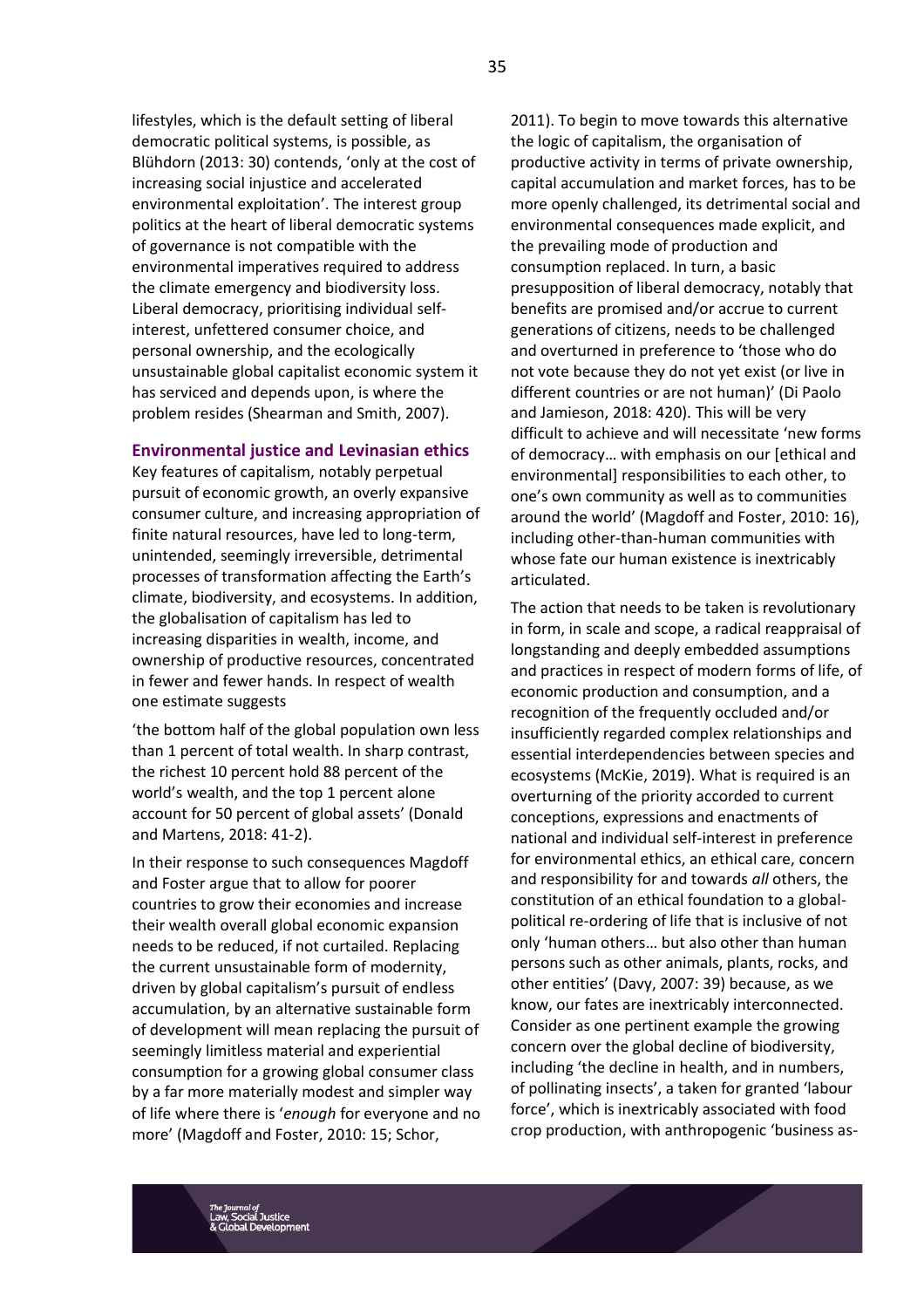usual' (Marshman, Blay-Palmer, and Landman, 2019: 1; see also FAO, 2019; IPBES, 2019; Hallman, et al 2017).

In this context, Barbara Davy has proposed developing Emmanuel Levinas's notion of the primacy of an 'ethical responsibility towards the other' (Levinas and Kearney, 1986: 29) beyond the proximity of face-to-face relations between humans, 'beyond the interhuman toward a Levinasian environmental ethic' (Davy, 2007: 40). In outlining the possibility of extending the ethical reach of Levinas's work to nonhuman and other entities Davy argues that what is required for 'interspecies ethics is not a transcendence of animality or nature, but a transcendence of anthropocentrism' (2007: 46). What is proposed is an ethical-political governing of life that encompasses species relations and the environment and in that sense 'is already a question of justice' (Davy, 2007: 45). It is environmental ethics as 'first philosophy' or 'ethics for a more than human world' (Davy, 2007: 48) that is implied, the need to be actively engaged and vigilant in respect of ecological concerns such as climate change and biodiversity, exercising responsibility as 'an incessant watching over of the other' (Levinas and Kearney, 1986: 30), where the other encompasses human and nonhuman animals, insects, plant life and the environment we all share and depend upon.

What is being invoked here is the need to move away from the differentiation or separation of human culture from a constituted 'nature', away from a reduction of the Other to the status of possession, resource or commodity for human exploitation and use, to a recognition of our (human animal) responsibilities and ethical obligations towards the Other. Humans are called to responsibility by nonhuman others, as Davy has noted:

'Is it not our possession of the world in a very literal sense that is called into question by nonhuman others? Our possession, control, pollution and usurpation of the whole planet is called into question by the expressions of nonhuman others' (2007: 59).

Levinas's thought provides an appropriate foundation for 'critical environmental reflection' necessary for the generation of a policy discourse and practice of environmental or ecological justice that is not diminished by or subservient to anthropocentric assumptions prioritising human rights and entitlements above those of other species (Nelson, 2012: 131; see also Kopnina, 2014: 7).

# **Concluding remarks: listening to the science, speaking for the cosmos**

In his discussion of the positive possibilities that might as 'side effects', through processes of metamorphosis, emerge from the potentially catastrophic character of the global climate risks of industrial capitalist modernity, Ulrich Beck (2016: 37) provides an opening, a clearing, 'to rethink fundamental questions', but the rethink needs to be more expansive and inclusive. Beck's (2016: 35) observation that 'Living in suicidal modernity (capitalism), the black box of fundamental political questions is reopening' reflects how many critical analysts view the current situation. However, his response to the question 'Who speaks for 'the cosmos'? (2016: 35) ultimately falls short of a rethinking of the fundamentals and does not generate an understanding of the cosmos as worldly life inclusive of all species, living beings and matter. More than humanity needs to be represented. It is not enough to speak for one's own kind. Speaking for the cosmos means giving voice to human and nonhuman animal species, plants, rocks and other entities (Davy 2007). As Donna Haraway (2018: 102) has recognised, 'There can be no environmental justice or ecological reworlding without multispecies environmental justice and that means nurturing and inventing enduring multispecies — human and nonhuman kindreds'.

Given the failure to date of national and international political institutions to respond effectively to scientific expertise on the climate emergency and loss of biodiversity and ecosystems, the prospect of what Timothy Mitchell (2009) calls 'carbon' democracies making the necessary multilateral, cooperative, long-term commitments to radically reform and regulate social and economic life to contain climate change and make possible a sustainable future is, at best,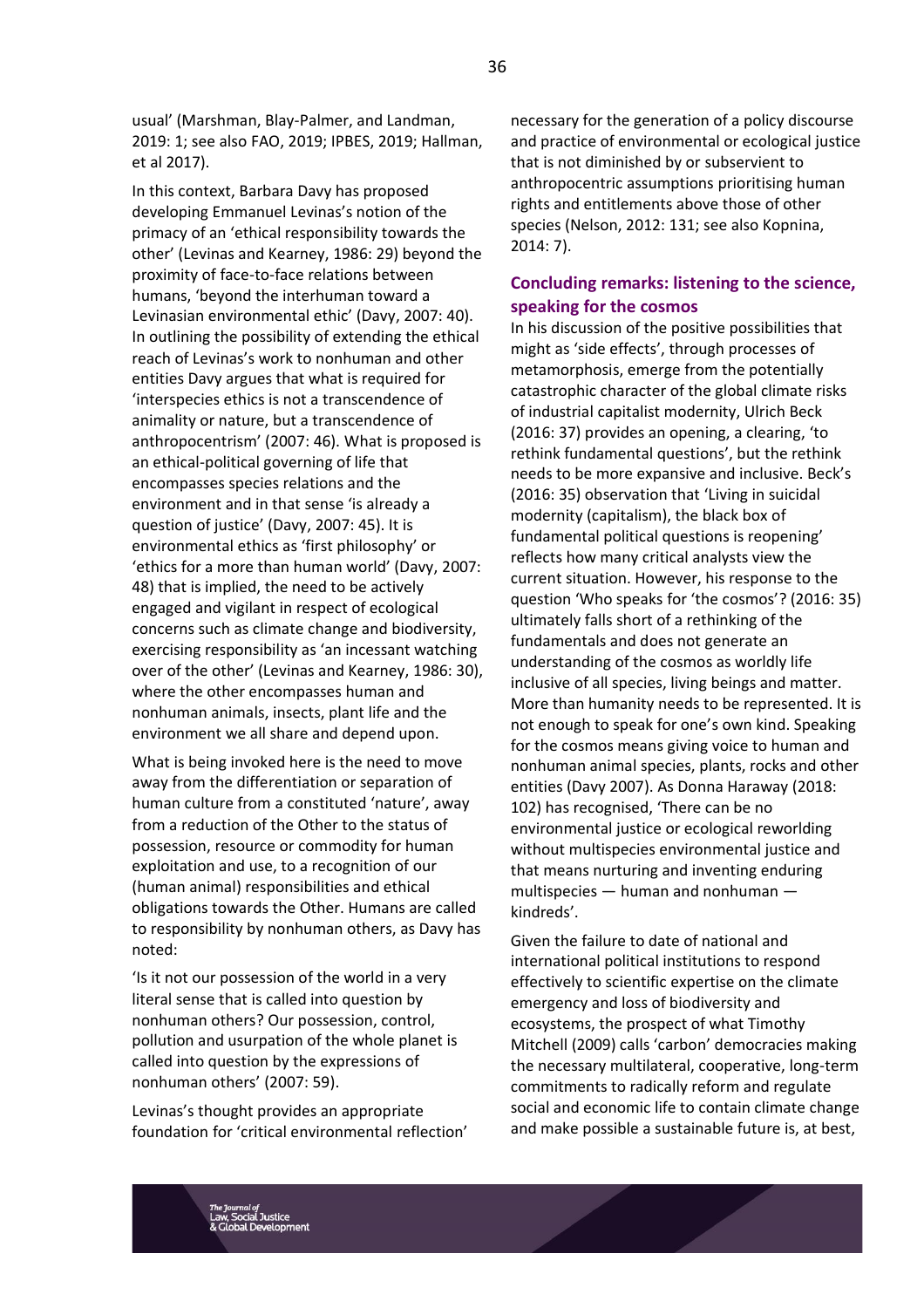in the balance. Scientific evidence and cautions about the environmental consequences of fossil fuel use and rising levels of CO2 emissions have been accumulating for many decades. The twenty warmest years have occurred in the past twentytwo years, Arctic sea-ice and the Greenland icesheet are melting faster than anticipated, oceans are warming, and sea levels rising, yet global fossil fuel extraction, economic production, and consumption are continuing to increase, as are CO2 emissions, to a record high in 2018 (Ritchie and Roser, 2019; UNEP 2018). As Charlie Gardner and Claire Wordley caution, the warnings scientists have provided on the climate and ecosystem crises have not led to effective forms of political action and continuing along 'current business-as-usual pathways [will mean] global heating will cause a temperature increase of 2.0- 4.9C by 2100' (2019: 1271).

We have the scientific evidence. Images of the transformation of the planet associated with global warming proliferate in news media and online. We see increases in the melting of ice and glaciers in the Arctic and Greenland; droughts across Southern Africa, the Sahel region of Africa, southern Asia, the Mediterranean, and the U.S. Southwest; wildfires in Western US, Europe, Bolivia, Brazil, Australia and Siberia; extreme weather events, coastal and river flooding around the world; and increasing signs of the damaging impact on human and nonhuman animals, biodiversity, and ecosystem services. What is required is global agreement on concerted courses of action to promote the possibility of containing climate change, in particular 'a massive global mobilisation of resources… in the coming decade to build a zero-emissions industrial system' (Spratt and Dunlop, 2019: 10), along with mitigation measures, adaptation of infrastructure, and importantly remedial action to deal with the consequences of our carbon legacy. We are already locked into significant increases in global temperature with consequences for all species, for human and nonhuman animal communities. The impact of our past and present fossil-fuelled modern lifestyles, our CO2 footprint, will continue to affect climate conditions and surviving human and nonhuman animals, insects, plant life and their shared environment and ecosystem services

long into the future. As David Archer (2009: 1:11) acknowledges:

'The climatic impacts of releasing fossil fuel CO2 to the atmosphere will last longer than Stonehenge, longer than time capsules, longer than nuclear waste, far longer than the age of human civilization so far… The lifetime of fossil fuel CO2 in the atmosphere is a few centuries, plus 25 percent that lasts essentially forever.'

In geological time scales we are effectively at the beginning of anthropogenic climate change which will continue for as long as CO2 and other greenhouse gases are released into the atmosphere, with the heating effect from emissions lasting 'effectively forever' (Inman 2008: 158). Democratic political decisions are generally conceived, planned, and implemented to comply with and be effective in relation to electoral time cycles and the interests of existing electorates. However, in respect of the consequences of climate change the temporal frame of reference and interests considered have to be significantly extended in duration and scope to encompass the wellbeing of generations of people yet to be born, as well as citizens from other countries, and multiple species of nonhumans and ecosystem services. Can democratic political institutions summon the political will to respond urgently and effectively to the climate emergency by implementing policies to reduce carbon emissions to net zero well before 2050? To do so it will be necessary to radically transform the fossil-fuelled growth dependent global economy, curb consumerism, and implement ethical environmental policies promoting environmental justice for all species.

Given the gravity and urgency of the global climate emergency, the ponderous performance and at times counterproductive pattern of governmental and corporate responses, mitigation of and adaptation to runaway climate change rather than a future restoration of some level of ecological sustainability may be the best that can be achieved. The public has already responded to the global climate emergency, biodiversity and ecosystem crises with marches, strikes, and acts of civil disobedience and nonviolent resistance. The scale and scope of the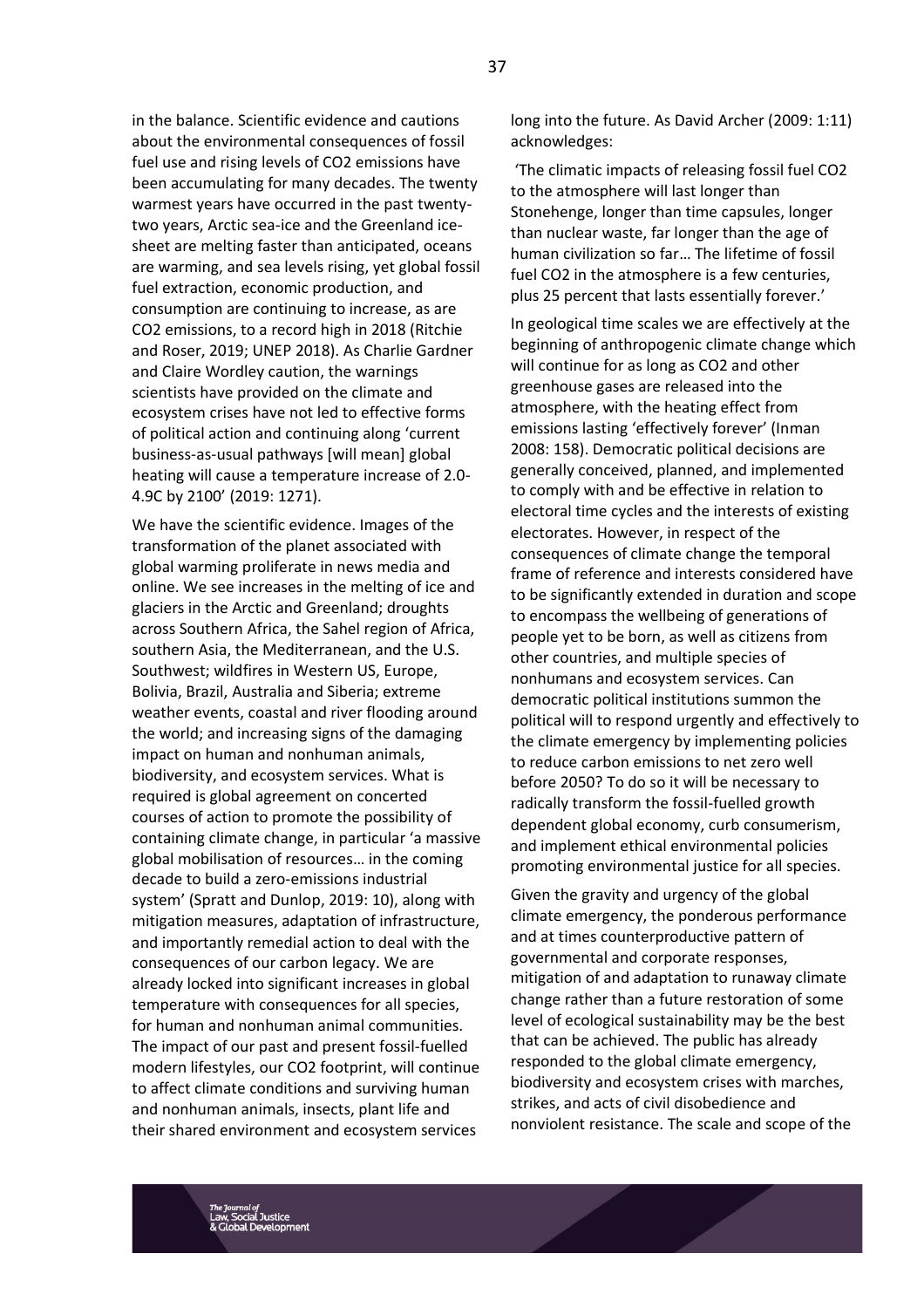transformations necessary to reduce emissions to zero, promote environmental justice, and increase the possibility of sustainability, require rapid radical political and economic changes that will only be achievable by involving the public in climate emergency policy responses via citizen assemblies, educational institutions, local councils and communities, and relevant campaign organisations.

#### **References**

Allen, M.R., O.P. Dube, W. Solecki, F. Aragón-Durand, W. Cramer, S. Humphreys, M. Kainuma, J. Kala, N. Mahowald, Y. Mulugetta, R. Perez, M.Wairiu, and K. Zickfeld, (2018), 'Framing and Context', Chapter 1 in *Global Warming of 1.5°C. An IPCC Special Report on the impacts of global warming of 1.5°C above pre-industrial levels and related global greenhouse gas emission pathways, in the context of strengthening the global response to the threat of climate change, sustainable development, and efforts to eradicate poverty* [Masson-Delmotte, V., P. Zhai, H.-O. Pörtner, D. Roberts, J. Skea, P.R. Shukla, A. Pirani, W. Moufouma-Okia, C. Péan, R. Pidcock, S. Connors, J.B.R. Matthews, Y. Chen, X. Zhou, M.I. Gomis, E. Lonnoy, T. Maycock, M. Tignor, and T. Waterfield (eds.)].

https://www.ipcc.ch/site/assets/uploads/sites/2/2019/

02/SR15 Chapter1 Low Res.pdf: (accessed 13/2/19). Archer, D. (2009) *The Long Thaw: How Humans are Changing the Next 100,000 Years of Earth's Climate*, Princeton, Princeton University Press.

Arsenault, C. (2014) 'Only 60 years of farming left if soil degradation continues', *Scientific American*

[https://www.scientificamerican.com/article/only-60](https://www.scientificamerican.com/article/only-60-years-of-farming-left-if-soil-degradation-continues/) [years-of-farming-left-if-soil-degradation-continues/:](https://www.scientificamerican.com/article/only-60-years-of-farming-left-if-soil-degradation-continues/) (accessed 19/7/19).

Bahro, R. (1984) *From Red to Green*, London, Verso. Bauman, Z. (2017) *Retrotopia*, Cambridge, Polity Press. Beck, U. (2016) *The Metamorphosis of the World*, Cambridge, Polity.

Beck, U. (2007) 'In the new anxious world, leaders must learn to think beyond borders', *The Guardian* 13th July, [https://www.theguardian.com/commentisfree/2007/ju](about:blank) [l/13/comment.politics](about:blank) accessed 1/3/19

Bendell J (2018) 'Deep adaptation: a map for navigating climate tragedy', IFLAS Occasional Paper 2, July 27<sup>th</sup>, pp 1-36[, https://www.lifeworth.com/deepadaptation.pdf:](https://www.lifeworth.com/deepadaptation.pdf) (accessed 14/9/19).

Blühdorn, I. (2013) 'The governance of unsustainability; ecology and democracy after the post-democratic turn', *Environmental Politics*, Vol 22, No 1, pp 16-36. Broecker, W. (1975) 'Climatic change: Are we on the brink of a pronounced global warming?', *Science* Vol 189, Issue 4201, pp 460-463,

https://science.sciencemag.org/content/189/4201/460 (accessed 6/3/19).

Brulle, R. J. (2014) 'Institutionalizing delay: foundation funding and the creation of US climate change countermovement organizations', *Climatic Change* Vol 122, No 4, pp 681-694.

Burnell, P. (2102) 'Democracy, democratization and climate change: complex relationships',

*Democratization*, vol. 19, no. 5: pp. 813-842. Carson, R. (1962) *Silent Spring*, Boston, Houghton Mifflin.

Ceballos, G., Ehrlich, P. R., and Dirzo, R. (2017) 'Biological annihilation via the ongoing sixth mass extinction signalled by vertebrate population losses and declines', *PNAS*, Vol 114, No 30, pp 6089-6096 https://www.pnas.org/content/pnas/114/30/E6089.ful l.pdf (accessed 28/3/19).

Chamberlin, T. W. (1899) 'An Attempt to Frame a Working Hypothesis of the Cause of Glacial Periods on an Atmospheric Basis', *Journal of Geology* Vol 7, pp 545-584.

Clammer, J. (2016) *Cultures of Transition and Sustainability: Culture after Capitalism*, London, Palgrave Macmillan

Crutzen, P. J. (2006) 'The "Anthropocene"', in Ehlers E., Krafft T. (eds) *Earth System Science in the* 

*Anthropocene*, Berlin: Springer, pp 13-18. Davy, B. J. (2007) 'An other face of ethics in Levinas', *Ethics & the Environment,* Vol 12, No1, pp 39-65. Di Paolo, M. and Jamieson, D. (2018) 'Climate change and the challenges to democracy', *University of Miami Law Review*, Vol 72, Issue 2, pp 369-424.

[https://repository.law.miami.edu/umlr/vol72/iss2/5/:](https://repository.law.miami.edu/umlr/vol72/iss2/5/) (accessed 31/7/19).

Donald K and Martens J (2018) 'The increasing concentration of wealth and economic power as an obstacle to sustainable development – and what to do about it', in *Spotlight on Sustainable Development 2018*, pp 41-53,

[https://www.2030spotlight.org/sites/default/files/spot](https://www.2030spotlight.org/sites/default/files/spot2018/chaps/Spotlight_Innenteil_2018_chapter1_donald.pdf) [2018/chaps/Spotlight\\_Innenteil\\_2018\\_chapter1\\_donal](https://www.2030spotlight.org/sites/default/files/spot2018/chaps/Spotlight_Innenteil_2018_chapter1_donald.pdf) [d.pdf](https://www.2030spotlight.org/sites/default/files/spot2018/chaps/Spotlight_Innenteil_2018_chapter1_donald.pdf) (accessed 5/6/19).

European Commission (2018) 'Growing consumerism', European Commission:

<sup>nal of</sup><br>วCial Justice **Il Development**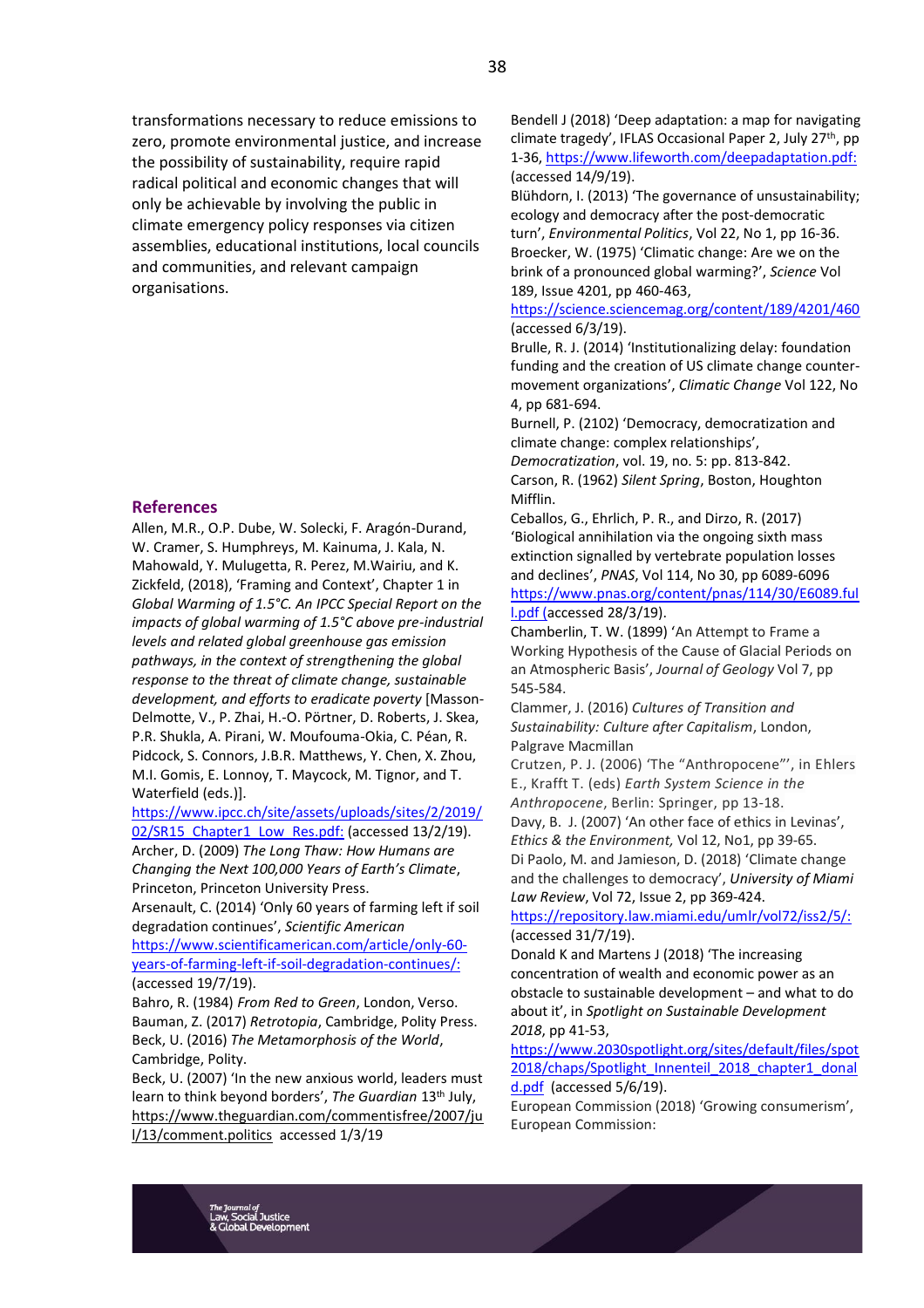[https://ec.europa.eu/knowledge4policy/foresight/topi](https://ec.europa.eu/knowledge4policy/foresight/topic/growing-consumerism_en) [c/growing-consumerism\\_en](https://ec.europa.eu/knowledge4policy/foresight/topic/growing-consumerism_en) accessed 19/3/19.

FAO (2019) *The State of the World's Biodiversity for Food and Agriculture*, J. Bélanger & D. Pilling (eds.) FAO Commission on Genetic Resources for Food and Agriculture Assessments, Rome. 572 pp.

<http://www.fao.org/3/CA3129EN/CA3129EN.pdf> (accessed 27/2/19)

FAO (2014) 'Global plans of action endorsed to halt the escalating degradation of soils',

[http://www.fao.org/news/story/en/item/239341/icod](http://www.fao.org/news/story/en/item/239341/icode/) [e/](http://www.fao.org/news/story/en/item/239341/icode/) (accessed 13/5/19).

Financial Times (2019) 'Leaders have yet to grasp enormity of climate task', Leader, 23rd September, p 22. Foote, E. (1856) 'Circumstances affecting the heat of the sun's rays', *The American Journal of Science and Arts*, Vol 22, November, Art XXI, pp 382-383,

[https://books.google.co.uk/books?id=6xhFAQAAMAAJ](https://books.google.co.uk/books?id=6xhFAQAAMAAJ&pg=PA382&redir_esc=y#v=onepage&q&f=false) [&pg=PA382&redir\\_esc=y#v=onepage&q&f=false](https://books.google.co.uk/books?id=6xhFAQAAMAAJ&pg=PA382&redir_esc=y#v=onepage&q&f=false) (accessed 6/12/18).

Fourier, J. (1827) *MEMOIRE sur les temperatures du globe terrestre et des espaces planetaires*, translation by W. M. Connolley,

[http://www.wmconnolley.org.uk/sci/fourier\\_1827/four](http://www.wmconnolley.org.uk/sci/fourier_1827/fourier_1827.html) [ier\\_1827.html](http://www.wmconnolley.org.uk/sci/fourier_1827/fourier_1827.html) (accessed 5/12/18).

Francis (2015) *'On care for our common home', Second E*ncyclical Letter of the Holy Father Francis*,* Rome, Saint Peter's, 24<sup>th</sup> May,

[http://w2.vatican.va/content/francesco/en/encyclicals](http://w2.vatican.va/content/francesco/en/encyclicals/documents/papa-francesco_20150524_enciclica-laudato-si.html) [/documents/papa-francesco\\_20150524\\_enciclica](http://w2.vatican.va/content/francesco/en/encyclicals/documents/papa-francesco_20150524_enciclica-laudato-si.html)[laudato-si.html](http://w2.vatican.va/content/francesco/en/encyclicals/documents/papa-francesco_20150524_enciclica-laudato-si.html) (accessed 14/3/19).

Francis (2014) 'Pope's address to popular movements', October 29<sup>th</sup>, [https://zenit.org/articles/pope-s-address](https://zenit.org/articles/pope-s-address-to-popular-movements/)[to-popular-movements/](https://zenit.org/articles/pope-s-address-to-popular-movements/) (accessed 14/3/19).

Gardner, C. J. and Wordley, C. F. R. (2019) 'Scientists must act on our own warnings to humanity', *Nature Ecology & Evolution*, Vol 3, September, pp 1271-1272. Giddens, A. (1990) *The Consequences of Modernity*,

Cambridge, Polity Press. Giddens, A. (2011) *The Politics of Climate Change*,

Cambridge, Polity Press.

Gorz, A. (1983 [1975]) *Ecology as Politics*, London, Pluto Press.

Hallman, C. A., Sorg, M., Jongejans, E., Siepel, H., Hofland, N., Schwan, H., et al. (2017) 'More than 75 percent decline over 27 years in total flying insect biomass in protected areas', *PLoS ONE* 12(10), pp 1-21, [https://journals.plos.org/plosone/article/file?id=10.137](https://journals.plos.org/plosone/article/file?id=10.1371/journal.pone.0185809&type=printable) [1/journal.pone.0185809&type=printable](https://journals.plos.org/plosone/article/file?id=10.1371/journal.pone.0185809&type=printable) (accessed 22/2/19).

Hamilton, C. (2010) *Requiem for a Species: Why We Resist the Truth About Climate Change*, London, Earthscan.

Haraway, D. (2018) 'Staying with the trouble for multispecies environmental justice', *Dialogues in Human Geography* Vol 8, No 1, pp 102-105.

Inman, M. (2008) 'Carbon is forever', *Nature Climate Change*, 1, pp 156-158.

IPBES (2019) *Global Assessment Preview*, [https://ipbes.net/news/ipbes-global-assessment-](https://ipbes.net/news/ipbes-global-assessment-preview)

[preview](https://ipbes.net/news/ipbes-global-assessment-preview) (accessed 23/4/19).

IPCC (2019a) 'Land is a Critical Resource, IPCC Report says', 8th August,

[https://www.ipcc.ch/2019/08/08/land-is-a-critical](https://www.ipcc.ch/2019/08/08/land-is-a-critical-resource_srccl/)[resource\\_srccl/](https://www.ipcc.ch/2019/08/08/land-is-a-critical-resource_srccl/) (accessed 9/8/19).

IPCC (2019b) *Summary for Policymakers*. In: *Global Warming of 1.5°C. An IPCC Special Report on the impacts of global warming of 1.5°C above pre-industrial levels and related global greenhouse gas emission pathways, in the context of strengthening the global response to the threat of climate change, sustainable development, and efforts to eradicate poverty* [Masson-Delmotte, V., P. Zhai, H.-O. Pörtner, D. Roberts, J. Skea, P.R. Shukla, A. Pirani, W. Moufouma-Okia, C. Péan, R. Pidcock, S. Connors, J.B.R. Matthews, Y. Chen, X. Zhou, M.I. Gomis, E. Lonnoy, T. Maycock, M. Tignor, and T. Waterfield (eds.)]. World Meteorological Organization, Geneva, Switzerland, 32 pp.

[https://www.ipcc.ch/site/assets/uploads/sites/2/2018/](https://www.ipcc.ch/site/assets/uploads/sites/2/2018/07/SR15_SPM_version_stand_alone_LR.pdf) [07/SR15\\_SPM\\_version\\_stand\\_alone\\_LR.pdf](https://www.ipcc.ch/site/assets/uploads/sites/2/2018/07/SR15_SPM_version_stand_alone_LR.pdf) (accessed 19/3/19).

IPCC (2015) *Climate Change 2014: Synthesis Report*. Contribution of Working Groups I, II and III to the Fifth Assessment Report of the Intergovernmental Panel on Climate Change [Core Writing Team, R.K. Pachauri and L.A. Meyer (eds.)]. IPCC, Geneva, Switzerland, 151 pp.

[https://www.ipcc.ch/site/assets/uploads/2018/02/SYR](https://www.ipcc.ch/site/assets/uploads/2018/02/SYR_AR5_FINAL_full.pdf) AR5\_FINAL\_full.pdf (accessed 19/3/19).

Jackson, T. (2009) *Prosperity without Growth? The Transition to a Sustainable Economy*, London, Sustainable Development Commission.

Jackson, R., Quéré C Le, Andrew R M, Canadell J G, Korsbakken J I, Liu Z, Peters G P, and Zheng B (2018) 'Global energy growth is outpacing decarbonization' *Environmental Research Letters* Vol 13, No 12, pp 1-7 [https://iopscience.iop.org/article/10.1088/1748-](https://iopscience.iop.org/article/10.1088/1748-9326/aaf303/pdf)

[9326/aaf303/pdf](https://iopscience.iop.org/article/10.1088/1748-9326/aaf303/pdf) (accessed 25/4/19). Jameson, F. (2003) 'Future City', *New Left Review* 21,

May/June, pp 65-79 [https://newleftreview.org/issues/II21/articles/fredric-](https://newleftreview.org/issues/II21/articles/fredric-jameson-future-city)

[jameson-future-city](https://newleftreview.org/issues/II21/articles/fredric-jameson-future-city) (accessed 4/6/19). Kitcher, P. (2010) 'The climate change debates', *Science*

Vol 328, Issue 5983, pp 1230-1234, [https://science.sciencemag.org/content/328/5983/123](https://science.sciencemag.org/content/328/5983/1230.1)

[0.1](https://science.sciencemag.org/content/328/5983/1230.1) (accessed 1/3/19). Klein, N. (2019) *On Fire: The Burning Case for a Green New Deal*, London, Penguin.

rnal of<br>¦OCIAl Justice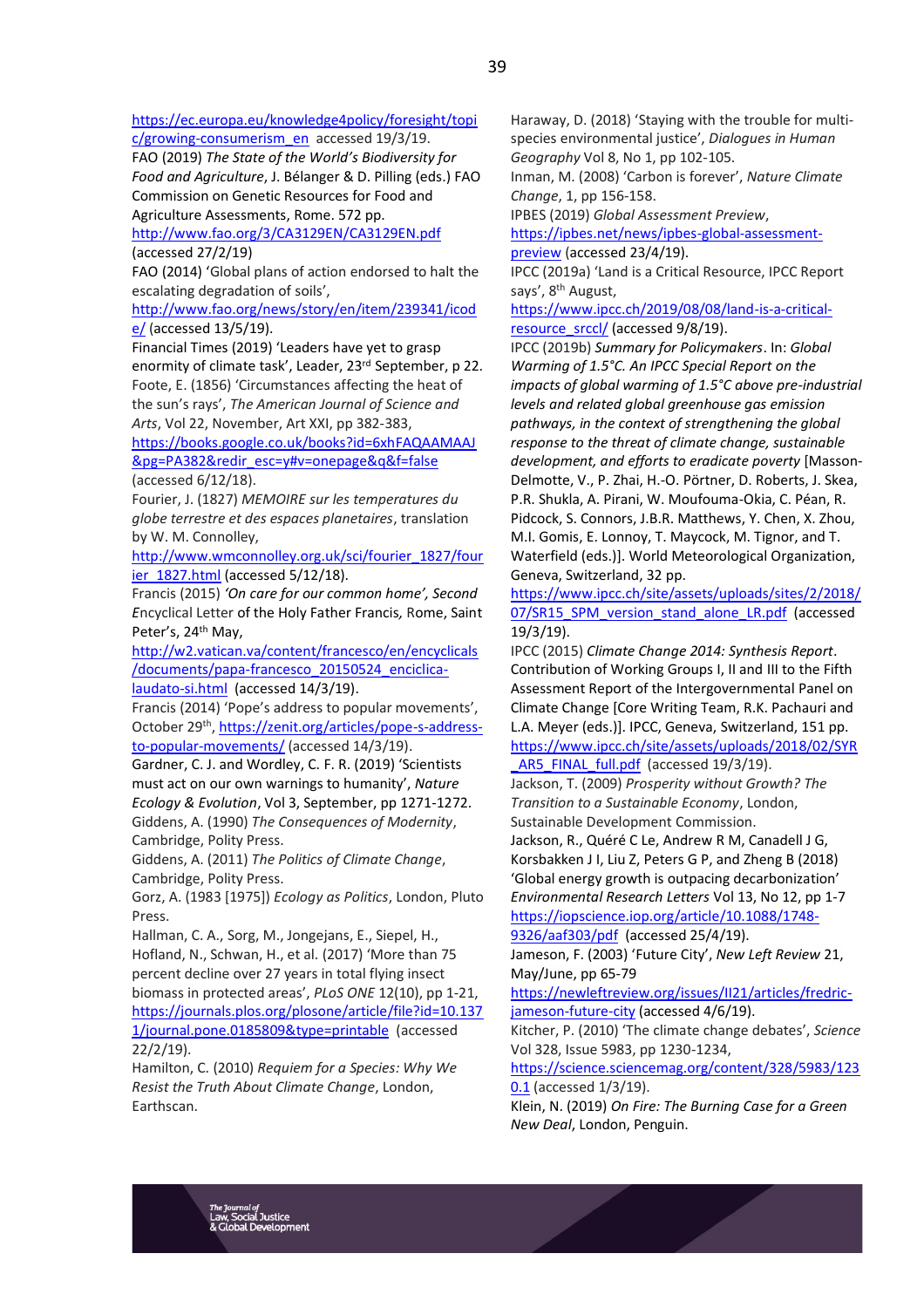Kolbert, E. (2014) *The Sixth Extinction: An Unnatural History*, London, Bloomsbury.

Kopnina, H. (2014) 'Environmental justice and biospheric egalitarianism: reflecting on a normativephilosophical view of human-nature relationship', *Earth Perspectives* Vol 1 No 8, pp 1-11, [https://earth-](https://earth-perspectives.springeropen.com/track/pdf/10.1186/2194-6434-1-8)

[perspectives.springeropen.com/track/pdf/10.1186/219](https://earth-perspectives.springeropen.com/track/pdf/10.1186/2194-6434-1-8) [4-6434-1-8](https://earth-perspectives.springeropen.com/track/pdf/10.1186/2194-6434-1-8) (accessed 1/3/19).

Kuttner, R. (2018) *Can Democracy Survive Global Capitalism?* London, W. W. Norton & Company Ltd. Latouche, S. (2009) *Farewell to Growth*, Cambridge, Polity Press.

Leavitt, M. D. (1980) 'Foreword' to Margaret Mead and William Kellog (eds.) *The Atmosphere: Endangered and Endangering*. Kent: Castle House Publications Ltd. pp xv-xvi.

[https://archive.org/stream/in.ernet.dli.2015.132143/2](https://archive.org/stream/in.ernet.dli.2015.132143/2015.132143.The-Atmosphere-Endangered-And-Endangering_djvu.txt) [015.132143.The-Atmosphere-Endangered-And-](https://archive.org/stream/in.ernet.dli.2015.132143/2015.132143.The-Atmosphere-Endangered-And-Endangering_djvu.txt)Endangering djvu.txt (accessed 20/5/19).

Levinas, E. and Kearney, R. (1986) 'Dialogue with Emmanuel Levinas', in R. A. Cohen (ed) *Face to Face with Levinas*, Albany, State University of New York Press: pp. 13-33.

Magdoff, F. and Foster, J. B. (2010) 'What every environmentalist needs to know about capitalism', *Monthly Review*, Vol 61, Issue 10, pp 1-21,

[https://monthlyreview.org/2010/03/01/what-every](https://monthlyreview.org/2010/03/01/what-every-environmentalist-needs-to-know-about-capitalism/)[environmentalist-needs-to-know-about-capitalism/](https://monthlyreview.org/2010/03/01/what-every-environmentalist-needs-to-know-about-capitalism/) (accessed 17/12/19).

Mandel, E. (1978) *Late Capitalism*, London, Verso. Manne, R. (2013) 'Climate change: some reasons for our failure', *The Guardian* 

[https://www.theguardian.com/commentisfree/2013/ju](https://www.theguardian.com/commentisfree/2013/jul/22/climate-change-reasons-failure) [l/22/climate-change-reasons-failure](https://www.theguardian.com/commentisfree/2013/jul/22/climate-change-reasons-failure) accessed 12/2/19.

Marshman, J., Blay-Palmer, A., and Landman, K. (2019) 'Anthropocene crisis: climate change, pollinators, and food security', Environment, Vol 6, No 2, pp 1-22, <https://www.mdpi.com/2076-3298/6/2/22/htm> (accessed 12/6/19).

Marx, K. (1976[1867]) *Capital,* Volume 1, Harmondsworth, Penguin

McKie, R. (2019) 'We must change food production to save the planet, says leaked report', *The Observer*, 4th August, p 2.

Mead, M. (1980) 'Society and the atmospheric environment', Preface to Margaret Mead and William Kellog (eds.) *The Atmosphere: Endangered and Endangering*. Kent: Castle House Publications Ltd. pp xvii-xxii.

[https://archive.org/stream/in.ernet.dli.2015.132143/2](https://archive.org/stream/in.ernet.dli.2015.132143/2015.132143.The-Atmosphere-Endangered-And-Endangering_djvu.txt) [015.132143.The-Atmosphere-Endangered-And-](https://archive.org/stream/in.ernet.dli.2015.132143/2015.132143.The-Atmosphere-Endangered-And-Endangering_djvu.txt)Endangering djvu.txt (accessed 20/5/19).

Mitchell T (2009) 'Carbon democracy', *Economy and Society* Vol 38, No 3, pp 399-432.

Monbiot, G. (2019) 'Only rebellion will prevent an ecological apocalypse', *The Guardian*, *Journal* section, April 15th, p3.

Mulvey, K., Shulman, S., Anderson, D., Cole, N., Piepenburg, J. and Sideris, J. (2015) *The Climate Deception Dossiers: Internal Fossil Fuel Industry Memos Reveal Decades of Corporate Disinformation*, Union of Concerned Scientists,

[https://www.ucsusa.org/sites/default/files/attach/201](https://www.ucsusa.org/sites/default/files/attach/2015/07/The-Climate-Deception-Dossiers.pdf) [5/07/The-Climate-Deception-Dossiers.pdf](https://www.ucsusa.org/sites/default/files/attach/2015/07/The-Climate-Deception-Dossiers.pdf) (accessed 22/3/19).

Nelson, E. S. (2012) 'Levinas and Adorno: Can there be an ethics of nature?' in W. Edelglass, J. Hatley, and C. Diehm (eds.), *Facing Nature: Levinas and Environmental Thought*, Pittsburgh, Duquesne University Press, pp 109-133.

Oreskes, N. and Conway, E. M. (2010) *Merchants of Doubt: How a handful of scientists obscured the truth on issues from tobacco smoke to global warming*, London, Bloomsbury.

Park, J. T. (2105) 'Climate change and capitalism', *Consilience: The Journal of Sustainable Development* Vol 14, No 2, pp 189-206.

Peggs, K. (2012) *Animals and Sociology*, Basingstoke, Palgrave Macmillan.

Penty, A. (1922) *Post-Industrialism*, London, Allen and Unwin.

Polanyi, K. (2001[1944]) *The Great Transformation: The Political and Economic Origins of Our Time,* Boston, Beacon Press.

Povitkina, M. (2018) 'The limits of democracy in tackling climate change', *Environmental Politics*, Vol 27, No 3, pp 411-432.

Rancière, J., (1998) *Disagreement*, University of Minnesota Press, Minneapolis

Report of an Ad Hoc Study Group on Carbon Dioxide and Climate, to the Climate Research Board, Assembly of Mathematical and Physical Sciences, National Research Council (1979). *[Carbon Dioxide and Climate: A](about:blank)  [Scientific Assessment](about:blank)*. Washington, D.C., National Academy of Sciences

[https://www.bnl.gov/envsci/schwartz/charney\\_report1](https://www.bnl.gov/envsci/schwartz/charney_report1979.pdf) [979.pdf](https://www.bnl.gov/envsci/schwartz/charney_report1979.pdf) (accessed 6/3/19).

Rich, N. (2019) *Losing Earth: The Decade We Could Have Stopped Climate Change,* London, Picador. Ritchie H and Roser M (2019) – 'Fossil Fuels', *Our World In Data,* <https://ourworldindata.org/fossil-fuels> (accessed 16/8/19).

Ritchie, H. and Roser, M. (2017) 'CO2 and other greenhouse gas emissions', *Our World in Data*, [https://ourworldindata.org/co2-and-other](https://ourworldindata.org/co2-and-other-greenhouse-gas-emissions)[greenhouse-gas-emissions](https://ourworldindata.org/co2-and-other-greenhouse-gas-emissions) (accessed 20/2/19).

rnal of<br>¦Ocial Justice **Il Development**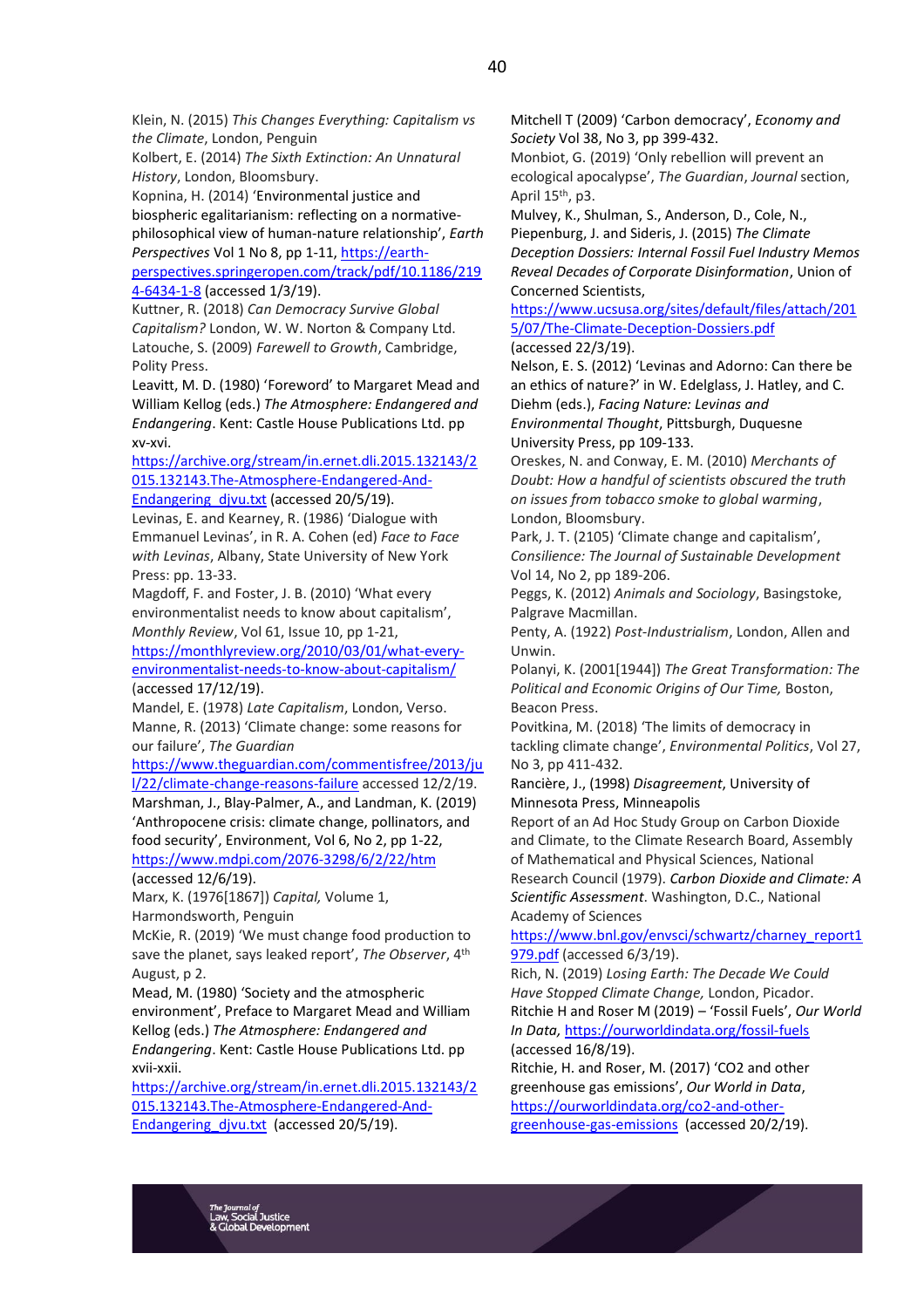Runciman, D. (2018) *How Democracy Ends*, London, Profile Books.

Sawyer, J. S. (1972) 'Man-made carbon dioxide and the "greenhouse" effect', *Nature* Vol 239, Issue 5366, pp 23–26.

Schellnhuber, H. J. et al (2018) 'Trajectories of the Earth System in the Anthropocene', *Proceedings of the National Academy of Sciences*, Vol 115, No 33, pp 8252- 8259, <https://www.pnas.org/content/115/33/8252>

(accessed 6/3/19).

Schor, J. B. (2011) *True Wealth*, London, Penguin Shabecoff, P. (1988) 'Global warming has begun, expert tells Senate', *The New York Times*, June 24th ,

[https://www.nytimes.com/1988/06/24/us/global](https://www.nytimes.com/1988/06/24/us/global-warming-has-begun-expert-tells-senate.html)[warming-has-begun-expert-tells-senate.html](https://www.nytimes.com/1988/06/24/us/global-warming-has-begun-expert-tells-senate.html) (accessed 2<sup>nd</sup> August 2019).

Shaftel, H. (2019) 'NASA Global Climate Change: Vital Signs of the Planet' NASA's Jet Propulsion Laboratory, California Institute of Technology,

<https://climate.nasa.gov/evidence/>(accessed 12/2/19).

Shearman, D. and Smith, J.W (2007) *The climate change challenge and the failure of democracy*. Westport, CT: Praeger.

Smart, B. (2010) *Consumer Society: Critical Issues and Environmental Consequences*, London, Sage.

Spratt, D. and Dunlop, I. (2019) *Existential Climate-Related Security Risk: A Scenario Approach*, Breakthrough Policy Paper, Melbourne, Breakthrough –

National Centre for Climate Restoration, pp 1-10,

[https://docs.wixstatic.com/ugd/148cb0\\_a1406e0143ac](https://docs.wixstatic.com/ugd/148cb0_a1406e0143ac4c469196d3003bc1e687.pdf) [4c469196d3003bc1e687.pdf](https://docs.wixstatic.com/ugd/148cb0_a1406e0143ac4c469196d3003bc1e687.pdf) (accessed 11/6/19). Triffitt, M. and Mcleod, T. (2015) 'Hidden crisis of liberal democracy creates climate change paralysis',

*The Conversation* April 22nd , [https://theconversation.com/hidden-crisis-of-liberal](https://theconversation.com/hidden-crisis-of-liberal-democracy-creates-climate-change-paralysis-39851)[democracy-creates-climate-change-paralysis-39851](https://theconversation.com/hidden-crisis-of-liberal-democracy-creates-climate-change-paralysis-39851)

(accessed 25/4/19).

Tyndall, J. (1872) *Contributions to Molecular Physics in the Domain of Radiant Heat: A Series of Memoirs Published in the 'Philosophical Transactions' and 'Philosophical Magazine' with Additions*, London, Longmans, Green & Co.

[https://archive.org/details/contributionsto01tyndgoog](https://archive.org/details/contributionsto01tyndgoog/page/n8) [/page/n8](https://archive.org/details/contributionsto01tyndgoog/page/n8) (accessed 6/12/18).

Uexküll, J. (2010) *A Foray Into the Worlds of Animals and Humans: With A Theory of Meaning*, Minnesota, Minnesota University Press

UK Student Climate Network (nd) UK Strike - #YouthStrike4Climate,<https://ukscn.org/>(accessed 16/4/19).

UNESCO (2007) *Case Studies on Climate Change and World Heritage* 

<https://whc.unesco.org/en/activities/473/> (accessed 12/12/19).

UNESCO (2008) *Policy Document on the Impacts of Climate Change on World Heritage Properties* [https://whc.unesco.org/uploads/activities/documents/](https://whc.unesco.org/uploads/activities/documents/activity-397-2.pdf)

[activity-397-2.pdf](https://whc.unesco.org/uploads/activities/documents/activity-397-2.pdf) (accessed 12/12/19). Union of Concerned Scientists (2018) 'Each country's share of CO2 emissions',

[https://www.ucsusa.org/resources/each-countrys](https://www.ucsusa.org/resources/each-countrys-share-co2-emissions#.XG2G2Oj7SUm)[share-co2-emissions#.XG2G2Oj7SUm](https://www.ucsusa.org/resources/each-countrys-share-co2-emissions#.XG2G2Oj7SUm) (accessed 20/2/19).

United Nations (2019) Climate Summit 2019: A race we can win', [https://www.un.org/en/climatechange/un](https://www.un.org/en/climatechange/un-climate-summit-2019.shtml)[climate-summit-2019.shtml](https://www.un.org/en/climatechange/un-climate-summit-2019.shtml) (accessed 20/2/19). United Nations (1992) *United Nations Framework Convention on Climate Change*, New York, United Nations,

[http://unfccc.int/files/essential\\_background/backgrou](http://unfccc.int/files/essential_background/background_publications_htmlpdf/application/pdf/conveng.pdf) [nd\\_publications\\_htmlpdf/application/pdf/conveng.pdf](http://unfccc.int/files/essential_background/background_publications_htmlpdf/application/pdf/conveng.pdf)  (accessed 7/3/19).

UNEP (2018) *Emissions Gap Report 2018*, United Nations Environment Programme, Nairobi,

[http://wedocs.unep.org/bitstream/handle/20.500.118](http://wedocs.unep.org/bitstream/handle/20.500.11822/26895/EGR2018_FullReport_EN.pdf?sequence=1&isAllowed=y) [22/26895/EGR2018\\_FullReport\\_EN.pdf?sequence=1&is](http://wedocs.unep.org/bitstream/handle/20.500.11822/26895/EGR2018_FullReport_EN.pdf?sequence=1&isAllowed=y) [Allowed=y](http://wedocs.unep.org/bitstream/handle/20.500.11822/26895/EGR2018_FullReport_EN.pdf?sequence=1&isAllowed=y) (accessed 10/6/19).

UNEP and UNESCO (2016) *World Heritage and Tourism in a Changing Climate* 

[https://www.ucsusa.org/sites/default/files/attach/201](https://www.ucsusa.org/sites/default/files/attach/2016/05/world-heritage-and-tourism-in-a-changing-climate.pdf) [6/05/world-heritage-and-tourism-in-a-changing](https://www.ucsusa.org/sites/default/files/attach/2016/05/world-heritage-and-tourism-in-a-changing-climate.pdf)[climate.pdf](https://www.ucsusa.org/sites/default/files/attach/2016/05/world-heritage-and-tourism-in-a-changing-climate.pdf) (accessed 12/12/19).

UNFCCC (2019) 'Statement by the UN Secretary-General António Guterres on the Outcome of COP25',

[https://unfccc.int/news/statement-by-the-un-](https://unfccc.int/news/statement-by-the-un-secretary-general-antonio-guterres-on-the-outcome-of-cop25)

[secretary-general-antonio-guterres-on-the-outcome](https://unfccc.int/news/statement-by-the-un-secretary-general-antonio-guterres-on-the-outcome-of-cop25)[of-cop25](https://unfccc.int/news/statement-by-the-un-secretary-general-antonio-guterres-on-the-outcome-of-cop25) (accessed 18/12/19).

UN News (2019) 'UN announces roadmap to Climate Summit in 2019, a "critical year" for climate action', <https://news.un.org/en/story/2019/02/1032801> (accessed 20/2/19).

Veblen, T. (1994[1899]) *The Theory of the Leisure Class*, London, Penguin Books.

Veblen, T. (2006 [1923]) *Absentee Ownership: Business Enterprise in Recent Times: The Case of America* London, Transaction Publishers.

Watts, J. (2018a) 'Extinction rebellion goes global in run-up to week of international civil disobedience', *The Guardian* 10th December,

[https://www.theguardian.com/world/2018/dec/10/ext](https://www.theguardian.com/world/2018/dec/10/extinction-rebellion-goes-global-international-civil-disobedience-climate-talks-poland) [inction-rebellion-goes-global-international-civil-](https://www.theguardian.com/world/2018/dec/10/extinction-rebellion-goes-global-international-civil-disobedience-climate-talks-poland)

[disobedience-climate-talks-poland](https://www.theguardian.com/world/2018/dec/10/extinction-rebellion-goes-global-international-civil-disobedience-climate-talks-poland) (accessed 7/3/19). Watts, J. (2018b) 'Global warming should be called global heating says key scientist', *The Guardian*, 13th December,

[https://www.theguardian.com/environment/2018/dec](https://www.theguardian.com/environment/2018/dec/13/global-heating-more-accurate-to-describe-risks-to-planet-says-key-scientist) [/13/global-heating-more-accurate-to-describe-risks-to](https://www.theguardian.com/environment/2018/dec/13/global-heating-more-accurate-to-describe-risks-to-planet-says-key-scientist)[planet-says-key-scientist](https://www.theguardian.com/environment/2018/dec/13/global-heating-more-accurate-to-describe-risks-to-planet-says-key-scientist) (accessed 6/3/19).